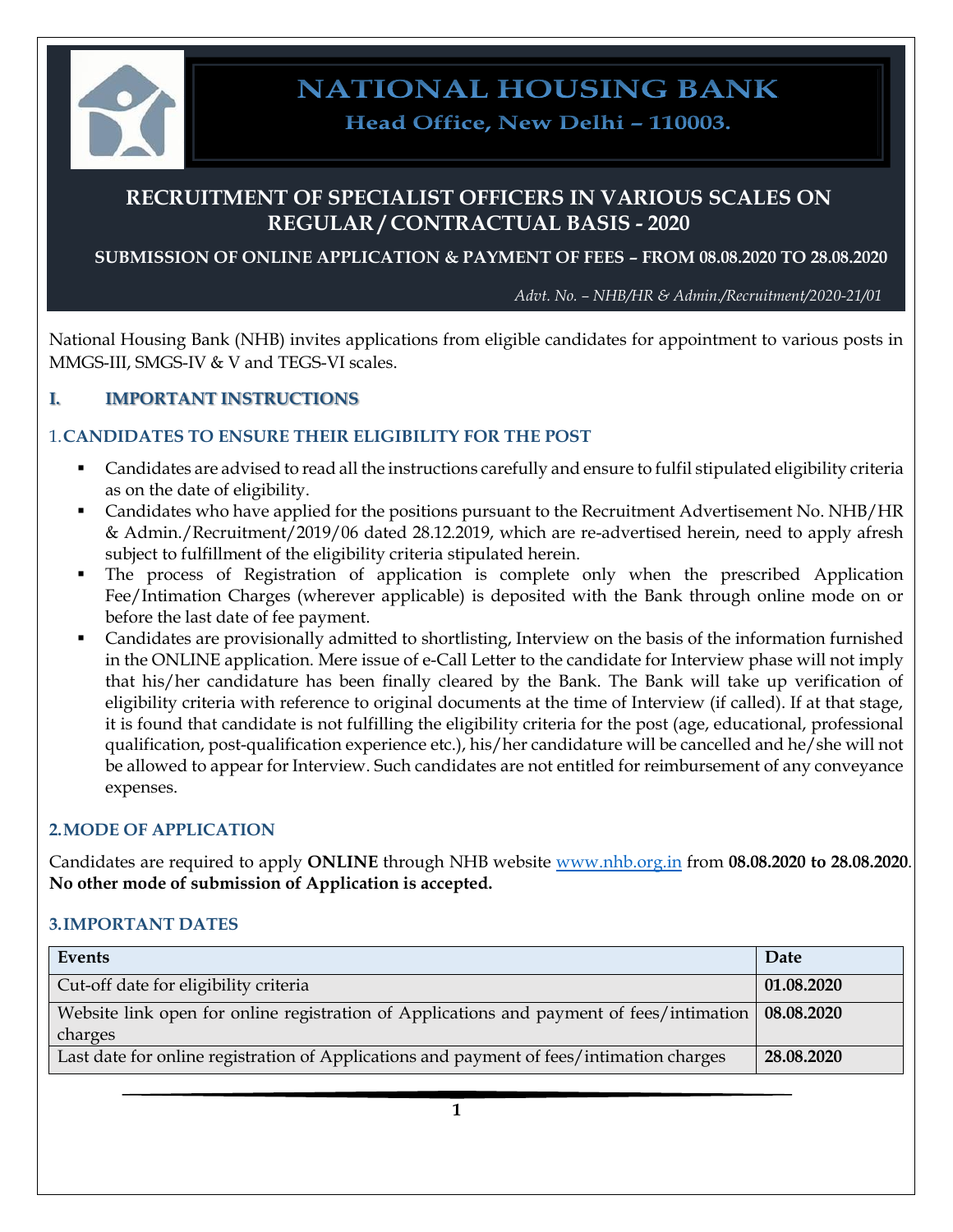Note: The Bank reserves rights to make changes in the above cut-off date/schedule. Candidates are advised to check their SMS and registered E-mail on regular basis besides official website of NHB [\(www.nhb.org.in\)](http://www.nhb.org.in/) for updates.

# **4.NUMBER OF VACANCIES**

| Post                                                      | Position               | <b>Scale</b>   | Vacancy   |                          |                | Age as on<br>01.08.2020 |              |      |      |
|-----------------------------------------------------------|------------------------|----------------|-----------|--------------------------|----------------|-------------------------|--------------|------|------|
|                                                           | (Regular/<br>Contract) |                | <b>SC</b> | <b>ST</b>                | <b>OBC-NCL</b> | <b>GEN</b>              | <b>Total</b> | Min. | Max. |
| DGM<br>(Chief Risk Officer)                               | Contractual            | <b>TEGS-VI</b> |           |                          |                | 01                      | 01           | 35   | 62   |
| <b>AGM</b><br>(Economy<br>and<br>Strategy)                | Regular                |                |           |                          |                | 01                      | 01           |      |      |
| <b>AGM</b><br>(Management<br>Information System<br>(MIS)) | Regular                | SMGS-V         |           |                          |                | 01                      | 01           | 32   | 50   |
| <b>AGM</b><br>(Human Resources)                           | Regular                |                |           |                          | 01             |                         | 01           |      |      |
| RM<br>(Risk Management)                                   | Regular                | SMGS-IV        |           |                          | 01             |                         | 01           | 30   | 45   |
| (Credit<br>Manager<br>Audit)                              | Regular                |                | 01        | $\overline{\phantom{a}}$ | 01             |                         | 02           |      |      |
| Manager (Legal)                                           | Regular                | MMGS-III       | 01        | 01                       |                |                         | 02           | 23   | 35   |
| Manager (Economy &<br>Strategy)                           | Regular                |                |           |                          |                | 01                      | 01           |      |      |
| Manager (MIS)                                             | Regular                |                |           |                          |                | 01                      | 01           |      |      |

*Abbreviations: DGM: Deputy General Manager; AGM: Assistant General Manager; RM: Regional Manager; TEGS: Top Executive Grade Scale; SMGS: Senior Management Grade Scale; MMGS: Middle Management Grade Scale; SC: Scheduled Caste; ST: Scheduled Tribe; OBC-NCL: Other Backward Classes-Non-Creamy Layer; GEN: General.*

## **Note:**

- OBC candidates belonging to 'Non-Creamy Layer' are entitled to reservations and age relaxation under OBC category. OBC 'Creamy Layer' candidates should indicate their category as 'GEN'.
- The total number of vacancies and reservations mentioned above are provisional and it may be increased/decreased depending upon actual requirement of the Bank. NHB reserves the right to draw waitlists of candidates and consider such wait listed candidate(s) for meeting actual requirement.
- Candidates belonging to reserved category including, for whom no reservation has been mentioned, are free to apply for vacancies announced for unreserved category provided, they must fulfil all the eligibility conditions applicable to unreserved category.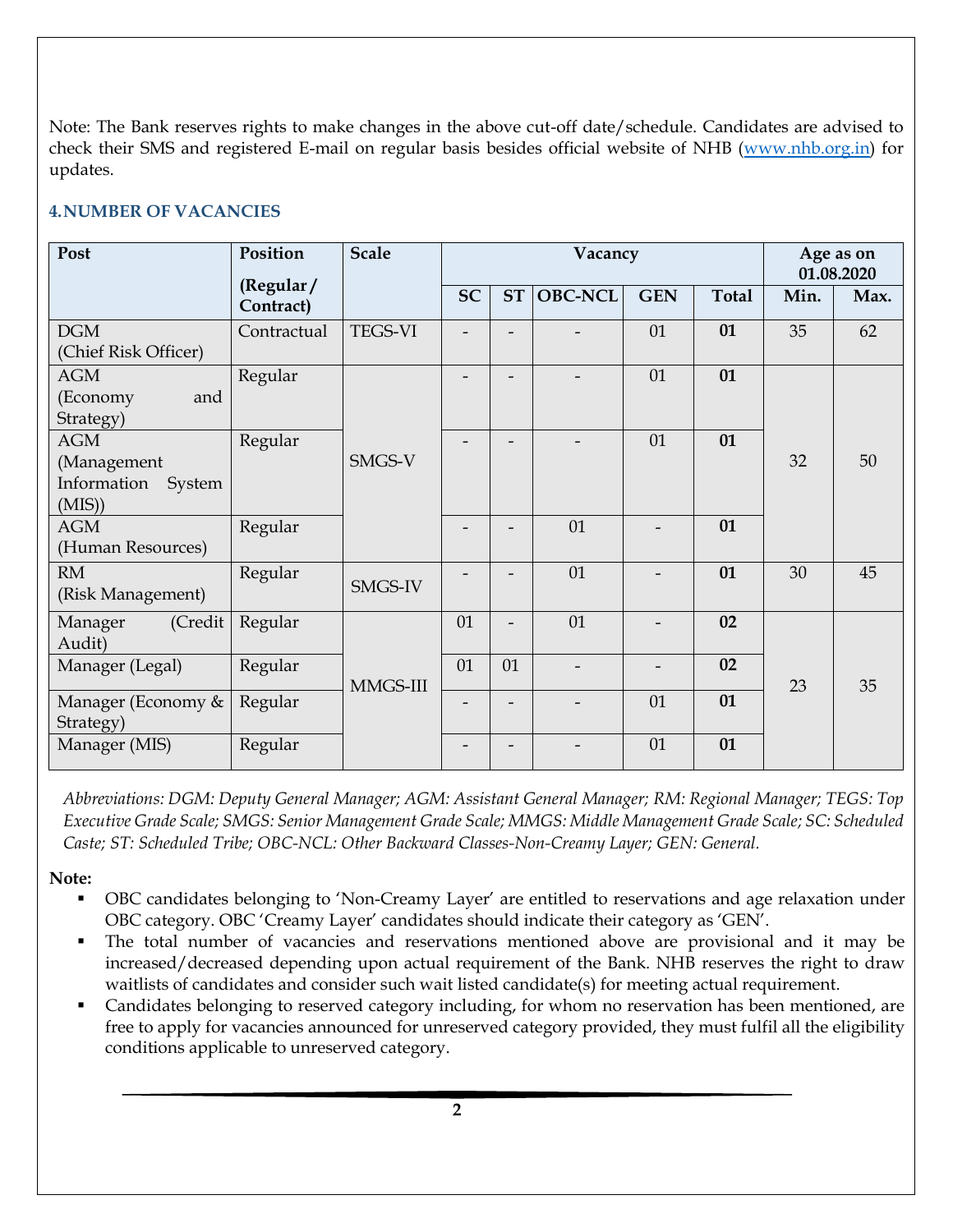The maximum age specified above is applicable for General Category candidates. Relaxation in upper age will be available to reserved category candidates as per Government of India guidelines (See point no. 5.2 below).

## **5.ELIGIBILITY**

Please note that the eligibility criteria specified herein are the basic criteria for applying for the post. Candidates must necessarily produce the relevant documents in original and a photocopy in support of their identity and eligibility pertaining to category, nationality, age, educational, professional qualifications, post-qualification experience etc. as indicated in the online application form at the time of Interview and any subsequent stage of the recruitment process as required by the Bank. Please note that no change of category will be permitted at any stage after registration of the online application and the result will be processed considering the category which has been indicated in the online application, subject to guidelines of the Government of India in this regard. Merely applying for the Post, merely being shortlisted for Interview and/ subsequent processes does not imply that a candidate will necessarily be offered employment in the Bank. No request for considering the candidature under any category other than the one in which one has applied will be entertained.

# **5.1 Nationality / Citizenship**

A candidate must be either –

- (i) a citizen of India or
- (ii) a subject of Nepal or
- (iii) a subject of Bhutan or
- (iv) a Tibetan refugee (who came over to India before 1<sup>st</sup> January, 1962) with the intention of permanently settling in India or
- (v) a person of Indian origin who has migrated from Pakistan, Burma, Sri Lanka, East African countries of Kenya, Uganda, the United Republic of Tanzania (formerly Tanganyika and Zanzibar), Zambia, Malawi, Zaire, Ethiopia and Vietnam with the intention of permanently settling in India,

Provided that a candidate belonging to categories (ii), (iii), (iv) and (V) above shall be a person in whose favour a certificate of eligibility has been issued by the Government of India.

## **5.2 Relaxation in upper age limit:**

| Sr. No. | <b>Category of Candidate</b>                                                             | <b>Age Relaxation</b>     |
|---------|------------------------------------------------------------------------------------------|---------------------------|
|         | <b>5.2 (a)</b> Scheduled Caste and Scheduled Tribe                                       | 5 years                   |
|         | <b>5.2 (b)</b> Other Backward Classes (Non-Creamy Layer)                                 | 3 years                   |
| 5.2 (c) | Persons with Benchmark Disabilities (PwBD) as defined under "The   PwBD (GEN) - 10 Years |                           |
|         | Rights of Persons with Disabilities Act, 2016".                                          | $PwBD$ (SC/ST) – 15 Years |
|         |                                                                                          | PwBD (OBC) - 13 Years     |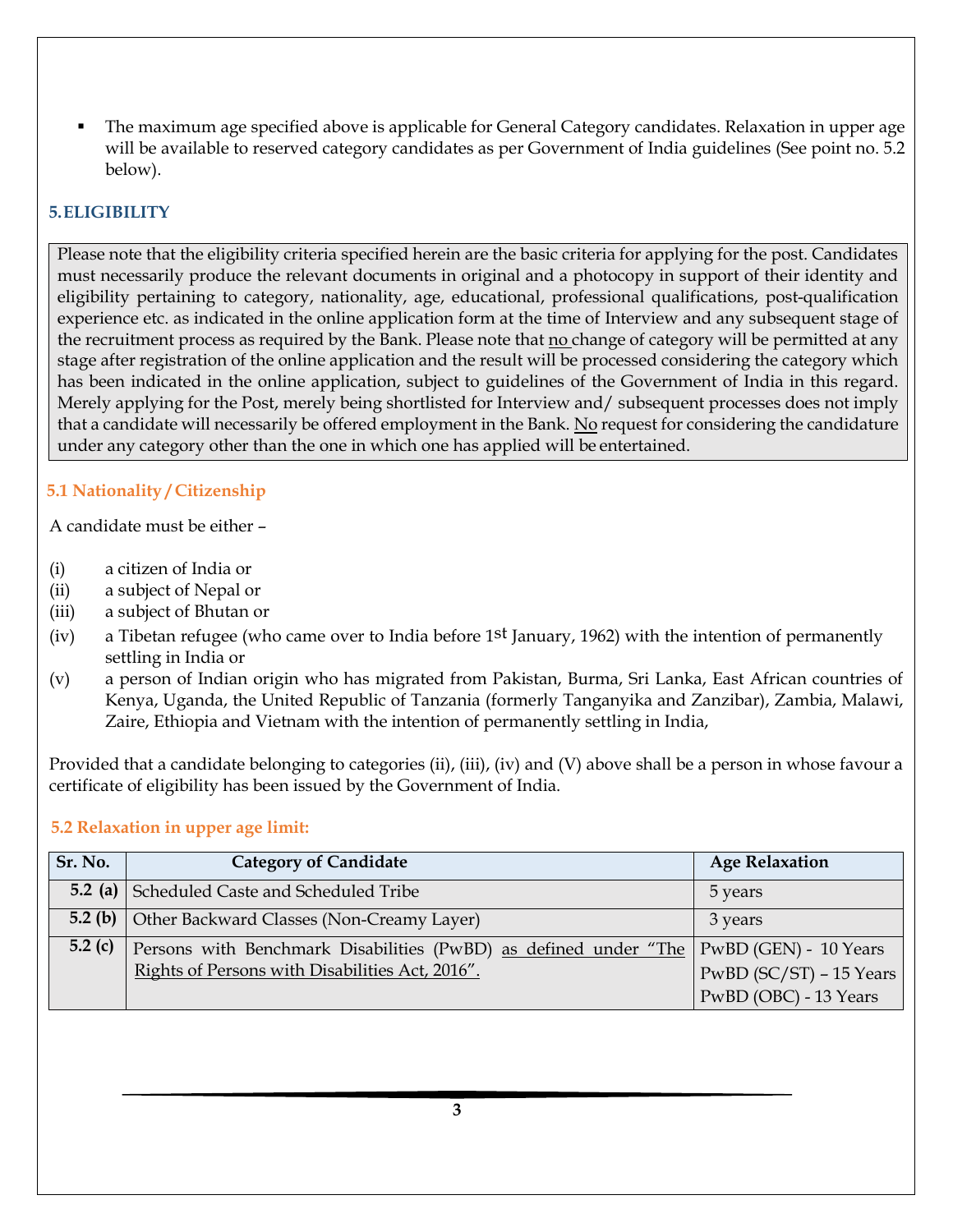| Sr. No.   | <b>Category of Candidate</b>                                                                                                                                                                                                                                                                                                                                                                                                                                                                                                                                                                                                                                                                                                                                                                                                                                                                                                                        | <b>Age Relaxation</b> |
|-----------|-----------------------------------------------------------------------------------------------------------------------------------------------------------------------------------------------------------------------------------------------------------------------------------------------------------------------------------------------------------------------------------------------------------------------------------------------------------------------------------------------------------------------------------------------------------------------------------------------------------------------------------------------------------------------------------------------------------------------------------------------------------------------------------------------------------------------------------------------------------------------------------------------------------------------------------------------------|-----------------------|
| $5.2$ (d) | Ex-servicemen (including Emergency Commissioned<br><b>Officers</b><br>(ECO)/Short Service Commissioned Officers (SSCO)) provided<br>applicants have rendered at least 5 years military service and have been<br>released on completion of assignment (including those whose<br>assignment is due to be completed within 6 months) otherwise than by<br>way of dismissal or discharge on account of misconduct or inefficiency<br>or/on account of physical disability or have been released on account of<br>physical disability attributable to military service or on invalidment.<br>ECOs/SSCOs who have completed their initial period of assignment of<br>five years of Military Service but whose assignment has been extended<br>beyond five years and in whose case the Ministry of Defence issues<br>certificate that in case of selection they would be released within three<br>months from the date of receipt of offer of appointment. | 5 years               |

Notes:

- i. Maximum upper age of the candidate applying for **Regular Posts** shall not exceed 56 years as on 01.08.2020 after considering all possible age relaxations.
- ii. An ex-serviceman who has once joined a Govt. job on the civil side after availing of the benefits given to him as an ex-servicemen for his re-employment, his ex-servicemen status for the purpose of re-employment in Govt. ceases.
- iii.The age relaxation mentioned under Sr. No. 5.2(c) is allowed on cumulative basis as per Govt. Guidelines.
- iv. Candidates seeking age relaxation will be required to submit necessary certificate(s) in original/ along with photocopies at the time of Interview and at any subsequent stage of the recruitment process as required by the Bank.
- v. There is no reservation for Ex-servicemen in Officers' Cadre.

# **5.3 Reservation for Persons with Benchmark Disabilities**

Under section 34 of "The Rights of Persons with Disabilities Act, 2016", only persons with benchmark disabilities are eligible for Reservation. "Person with benchmark disability" means a person with not less than forty percent of a specified disability where specified disability has not been defined in measurable terms and includes a person with disability where disability has been defined in a measurable terms, as certified by the certifying authority. The reserved categories of disabilities mentioned under this Act are namely:

- a. Blindness and low vision;
- b. Deaf and hard of hearing;
- c. Locomotor disability including cerebral palsy, leprosy cured, dwarfism, acid attack victims and muscular dystrophy;
- d. Autism, intellectual disability, specific learning disability and mental illness;
- e. Multiple disabilities from amongst persons under clauses *(a)* to *(d)* including deaf-blindness.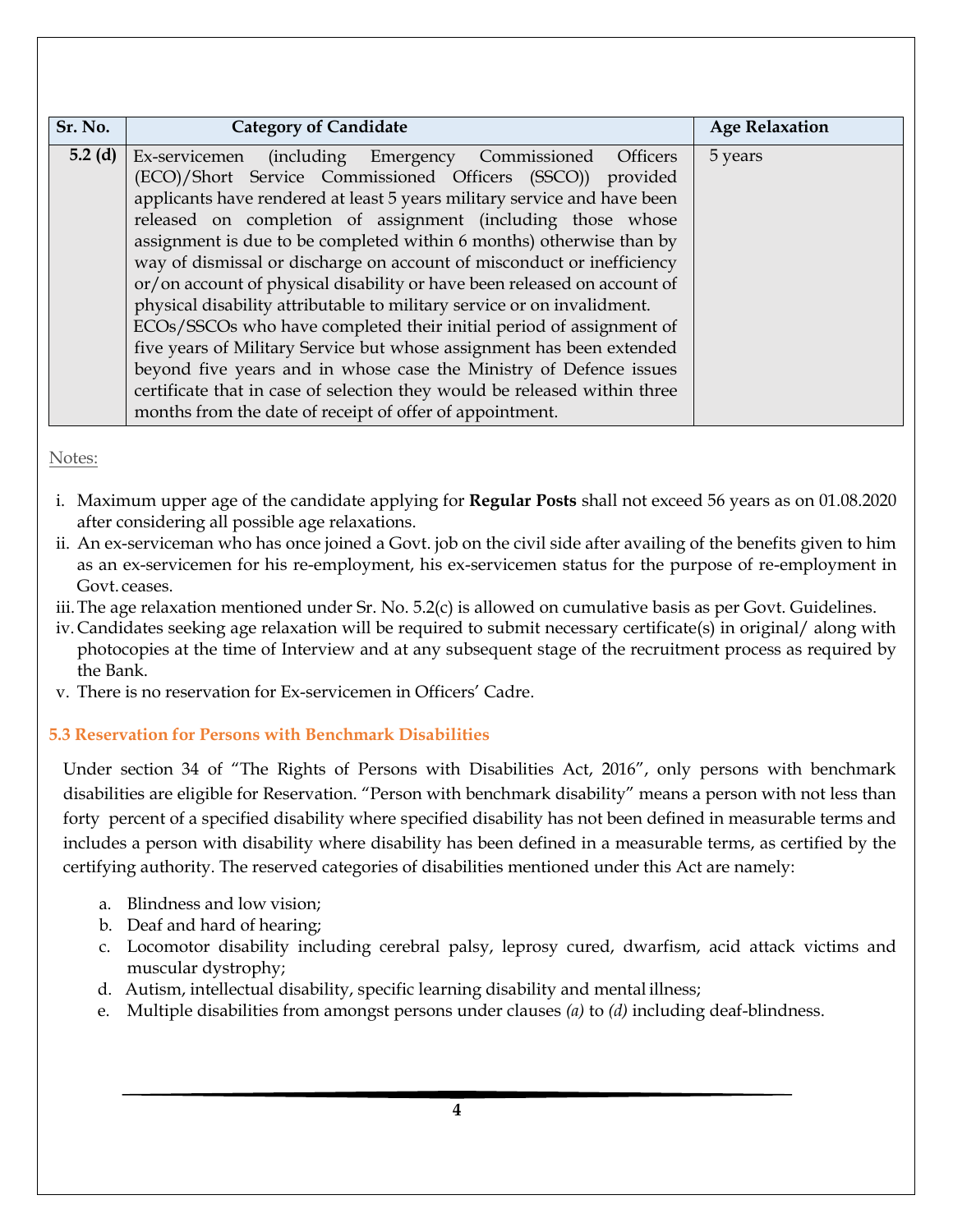Notes:

- i. Definition of the above specified disabilities will be as per "THE RIGHTS OF PERSONS WITH DISABILITIES ACT, 2016".
- ii. PwBD candidates may belong to any category i.e. General/SC/ST/OBC/EWS. Reservation for PwBD is horizontal and within the overall vacancies for the Post.
- iii. PwBD candidates should possess a latest disability certificate issued by a Competent Authority as prescribed vide The Rights of Persons with Disabilities Act, 2016 (RPWD Act, 2016). Such certificate shall be subject to verification/re-verification as may be decided by the Bank/ competent authority.

**These guidelines are subject to change in terms of GOI guidelines/ clarifications, if any, from time to time.**

## **5.4 (i).**

**Minimum Educational/Professional Qualification and Mandatory Experience Required for Contractual Post of DGM (Chief Risk Officer) (as on 01.08.2020)**

| Post        | Minimum Educational/Professional Qualification                                                                                | Minimum Mandatory Experience (as on<br>(01.08.2020)                                                           |
|-------------|-------------------------------------------------------------------------------------------------------------------------------|---------------------------------------------------------------------------------------------------------------|
| <b>DGM</b>  | Mandatory educational qualifications: Graduate degree,                                                                        | Mandatory experience:                                                                                         |
| (Chief      | with $-$                                                                                                                      |                                                                                                               |
| <b>Risk</b> |                                                                                                                               | Five years' experience in corporate credit                                                                    |
| Officer)    | (a) Professional certification in Financial Risk                                                                              | and risk management at the level of                                                                           |
|             | Management from Global Association of Risk                                                                                    | Assistant General Manager or above in                                                                         |
|             | Professionals (GARP), or                                                                                                      | one or more PSBs, or having similar roles                                                                     |
|             | (b) Professional Risk Management Certification                                                                                | and responsibilities in one or more                                                                           |
|             | from PRMIA Institute;                                                                                                         | regulated lending entity, with minimum                                                                        |
|             |                                                                                                                               | experience of one year in corporate credit                                                                    |
|             | Desirable educational qualifications:                                                                                         | and one year in risk management.                                                                              |
|             | (a) Holder of Chartered Financial Analyst charter<br>awarded by CFA Institute, or                                             | Desirable experience:                                                                                         |
|             | (b) Designated as Chartered Accountant by the<br>Institute of Chartered Accountants of India, or<br>equivalent abroad, or     | Good understanding of market risk<br>and/or liquidity management and/or<br>operational risk, with exposure to |
|             | (c) Designated as a Cost and Management<br>Accountant by the Institute of Cost Accountants<br>of India, or equivalent abroad. | analytics being an added desirable<br>experience.                                                             |

**5.4 (ii) Contract Period for the Post of DGM (Chief Risk Officer) -** Initially for a period of 3 years or 65 years of age whichever is earlier, subject to yearly review, which can be extended for a maximum term of 5 years (*one year at a time*).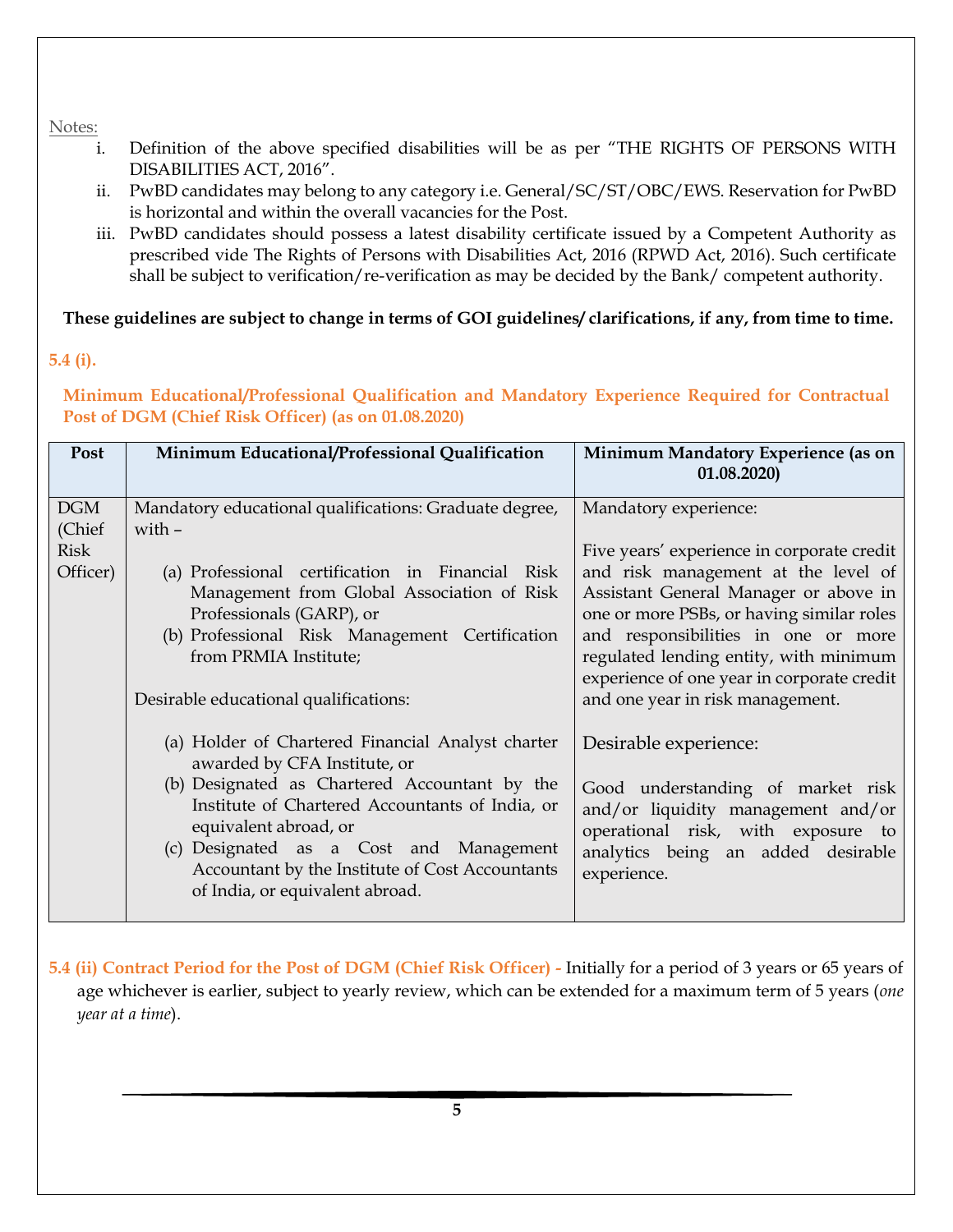# **5.4 (iii) Mandatory Educational/Professional Qualification and Post-qualification Experience for Regular Posts (as on 01.08.2020) -**

| Post                                    | Minimum/Mandatory<br>Educational/Professional Qualification                                                                                                                                                                                                                                                                            | Minimum Post-qualification Experience (as on<br>01.08.2020                                                                                                                                                                                                                                                                                               |
|-----------------------------------------|----------------------------------------------------------------------------------------------------------------------------------------------------------------------------------------------------------------------------------------------------------------------------------------------------------------------------------------|----------------------------------------------------------------------------------------------------------------------------------------------------------------------------------------------------------------------------------------------------------------------------------------------------------------------------------------------------------|
| <b>AGM</b><br>(Economy<br>and Strategy) | Post Graduate degree in Economics.<br>Desirable: M.Phil., Ph.D.                                                                                                                                                                                                                                                                        | 3 years' experience in Banks/Financial Institutions<br>/Government Institutions / other public sector<br>institutions in the areas related to economic<br>research or strategic planning. Relevant experience<br>in Banks/ Financial Institutions will be preferred.                                                                                     |
| AGM (MIS)                               | Post Graduate degree in Statistics OR<br>Post Graduate degree/<br>diploma in<br>Operation Research.<br>Desirable: M.Phil., Ph.D.                                                                                                                                                                                                       | 3 years' experience in Banks / Financial<br>Institutions / Government Institutions / other<br>public sector institutions in the areas related to MIS<br>/ Data Analytics / forecasting. Relevant experience<br>in Banks/ Financial Institutions will be preferred.                                                                                       |
| <b>AGM</b><br>(Human<br>Resources)      | Graduate<br>degree<br>Personnel<br>in<br>Management/ IRPM/<br><b>LLPM</b><br><b>OR</b><br>Graduate with MBA (HR) OR Graduate<br>with PG Diploma in HR / personnel<br>management or equivalent.                                                                                                                                         | 3 years' experience in Banks/ Financial Institutions<br>/ Government Institutions / other public sector<br>institutions in the areas related to HR / Industrial<br>Relations etc. Relevant experience in Banks/<br>Financial Institutions will be preferred.                                                                                             |
| <b>RM</b><br>(Risk)<br>Management)      | Graduate degree, with -<br>(a) professional<br>qualification<br>in<br>Financial Risk Management from<br>Association<br>$\sigma$<br>Global<br><b>Risk</b><br>Professionals, or<br>(b) Professional Risk Management<br>Certification<br>from<br><b>PRMIA</b><br>Institute;                                                               | Mandatory experience:<br>2 years' experience in corporate credit and risk<br>management at the level of Manager (Scale - II) or<br>above in one or more PSBs, or having similar roles<br>and responsibilities in one or more regulated<br>lending entity, with minimum experience of one<br>year in corporate credit and one year in risk<br>management. |
|                                         | Desirable educational qualifications:<br>(a) Holder of Chartered Financial<br>Analyst charter awarded by CFA<br>Institute, or<br>(b) Designated<br>Chartered<br>as<br>Accountant by the Institute of<br>Chartered Accountants of India,<br>or equivalent abroad, or<br>(c) Designated as a Cost<br>and<br>Management Accountant by the | Desirable experience:<br>Good understanding of market risk and/or<br>liquidity management and/or operational risk,<br>with exposure to analytics being an added<br>desirable experience.                                                                                                                                                                 |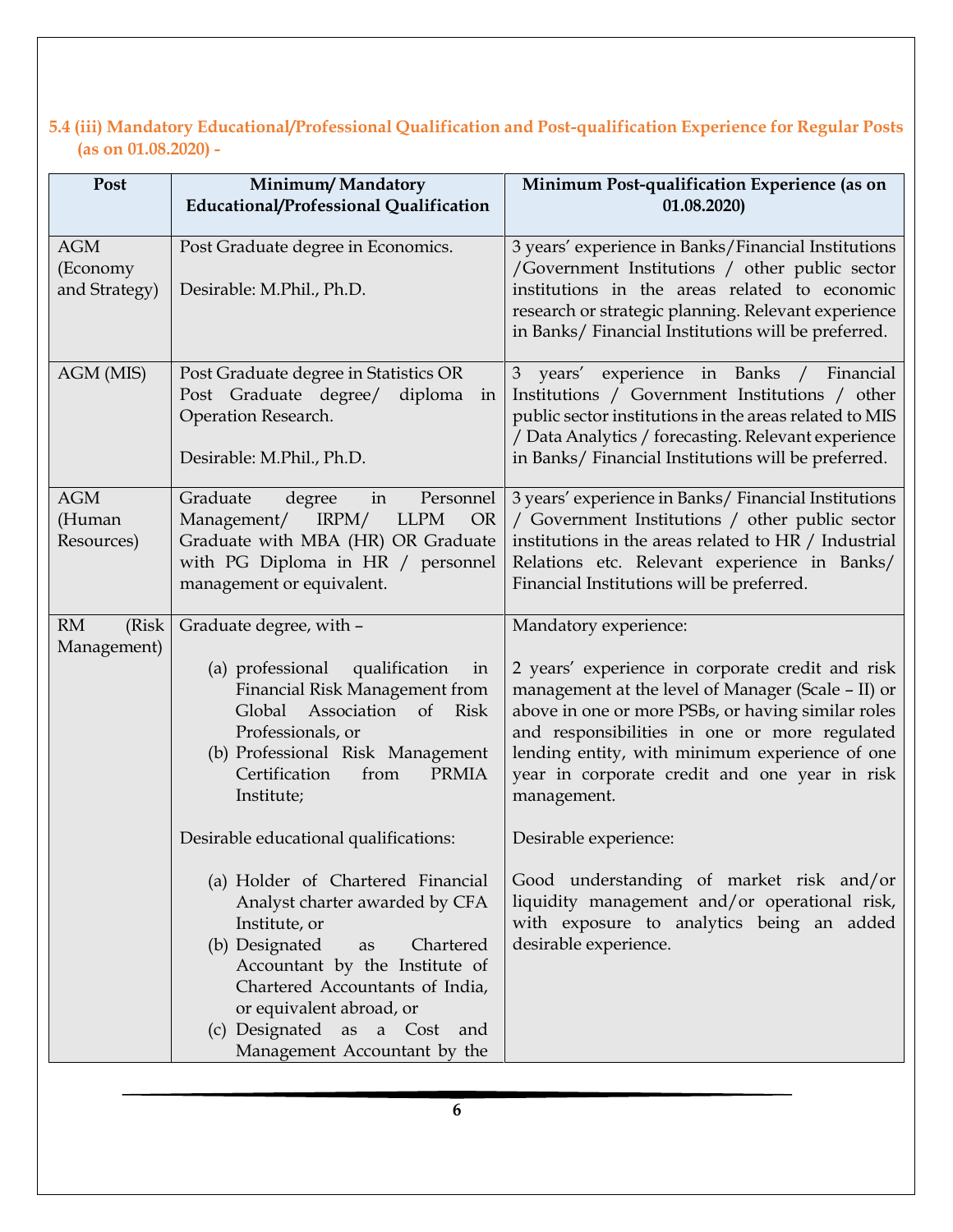| Post                      | Minimum/Mandatory<br>Educational/Professional Qualification                                                          | Minimum Post-qualification Experience (as on<br>01.08.2020                                                                                                                                                                                                          |  |
|---------------------------|----------------------------------------------------------------------------------------------------------------------|---------------------------------------------------------------------------------------------------------------------------------------------------------------------------------------------------------------------------------------------------------------------|--|
|                           | Institute of Cost Accountants of<br>India, or equivalent abroad.                                                     |                                                                                                                                                                                                                                                                     |  |
| Manager<br>(Credit Audit) | Chartered Accountant $(CA)/$ Cost &<br>Management<br>Accountant<br>(CMA/CWA)/ CFA or Graduate with<br>MBA (Finance). | 02 years' experience in Banks / Financial<br>Institutions handling Credit / Audit / Risk.                                                                                                                                                                           |  |
| Manager                   | I J.B                                                                                                                | years'<br>experience in Banks/<br>02<br>Financial                                                                                                                                                                                                                   |  |
| (Legal)                   | Desirable: LLM                                                                                                       | Institutions handling Legal and recovery matters<br>as Law Officer.                                                                                                                                                                                                 |  |
| Manager<br>(Economy &     | Graduate degree in Economics                                                                                         | years' experience in Banks/ Financial<br>02<br>Institutions / Government Institutions / other                                                                                                                                                                       |  |
| Strategy)                 | Desirable: Post Graduate or M.Phil.                                                                                  | public sector institutions in the areas related to<br>economic research or strategic planning. Relevant<br>experience in Banks/ Financial Institutions will be<br>preferred.                                                                                        |  |
| Manager<br>(MIS)          | Graduate degree in Statistics<br>Desirable: Post Graduate, M.Phil.                                                   | 02 years' experience in Banks / Financial<br>Institutions / Government Institutions / other<br>public sector institutions in the areas related to MIS<br>/ Data Analytics / forecasting. Relevant experience<br>in Banks/ Financial Institutions will be preferred. |  |

Notes:

- i. Candidate should be proficient in computers; good in inter-personal communication skills, analytical skills and drafting skills; give attention to details; have multitasking and team building capability; have impressive and unblemished service track records.
- ii. All the educational qualifications mentioned should be full time course from a University/ Institution/ Board recognized by Govt. of India/ approved by Govt. Regulatory Bodies.
- iii.Candidate should indicate the percentage obtained in Graduation/post-graduation calculated to the nearest two decimals in the online application. Where Universities/Institutes awarded Aggregate Grade Points (e.g. CGPA/OGPA etc.) the same should be converted into percentage and indicated in online application. If called for Interview, the candidate will have to produce a certificate issued by the appropriate authority inter alia stating that the criteria of the University regarding conversion of Aggregate Grade Points into percentage and the percentage of marks scored by the candidate in terms of criteria.
- iv.Calculation of Percentage: The percentage marks shall be calculated by dividing the total marks obtained by the candidate in all the subjects in all the semester(s)/ year(s) by aggregate maximum marks in all the subjects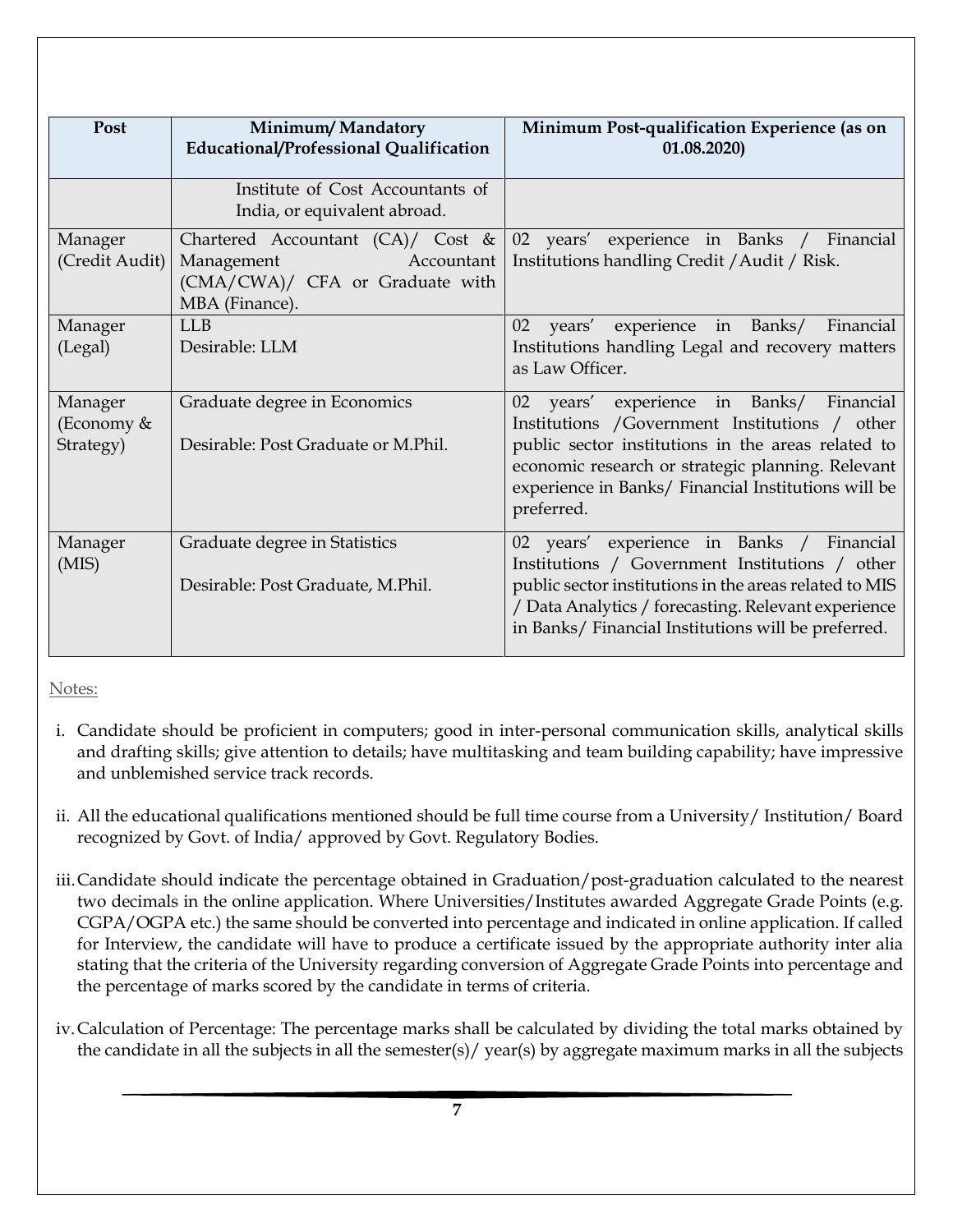irrespective of honours / optional/additional optional subject, if any. Same will be applicable for those Universities also where Class/ Grade is decided on basis of Honours marks only.

- v. The candidate must possess valid Mark-sheet / Degree Certificate/ Professional qualification certificate stating that he/ she is a graduate/post-graduate/Chartered Accountant/ICWAI/etc. as on 01.08.2020 and indicate the percentage of marks obtained in Graduation/Post-graduation/professional qualifications while registering online.
- vi.The Post-qualification experience will only be considered for determining the minimum experience.
- vii. In cases the certificate of degree/diploma does not specify the field of specialisation, the candidate will have to produce a certificate from the concerned university/college specifically mentioning the specialisation.
- viii. In cases where experience in a specific field is required, the relevant experience certificate must contains specifically that the candidate had experience in that specific field.
- ix. The Bank reserves the right to raise or modify the eligibility criteria pertaining to educational, professional qualification and/or post-qualification experience. Depending upon the requirement, Bank reserves the right to cancel or restrict or curtail or enlarge any or all of the provisions of the recruitment process, if need so arises, without any further notice and without assigning any reason therefor.
- x. Experience through an outsourcing vendor, service provider, Knowledge Process Outsourcing (KPO)/Business Process Outsourcing (BPO) or IT support services provider for the above posts will not be considered.

| Post                               | Job Profile (in brief)                                                                                                                                                                                                                                                                                                                                                                                                                                                                                                                                                                                                                                                                                                                                       |
|------------------------------------|--------------------------------------------------------------------------------------------------------------------------------------------------------------------------------------------------------------------------------------------------------------------------------------------------------------------------------------------------------------------------------------------------------------------------------------------------------------------------------------------------------------------------------------------------------------------------------------------------------------------------------------------------------------------------------------------------------------------------------------------------------------|
| <b>DGM</b><br>(Chief Risk Officer) | The Chief Risk Officer (CRO) shall be responsible for -<br>Assessing and mitigating significant risks to the Bank and its earnings /<br>income.<br>(ii) Bank's overall risk management operations, including managing, identifying,<br>evaluating, reporting and overseeing the Bank's risks externally and internally.<br>(iii) CRO must identify, assess, measure, manage, monitor and report every aspect<br>of the risk function of new implementations of the Bank.<br>(iv) CRO shall ensure that the Bank is in full compliance with applicable<br>regulations and to analyse all risk related issues.<br>(v) Any other work entrusted by the Bank to comply with the requirements of<br>regulatory bodies/Government of India etc. from time to time. |

# **5.5 Job Profile**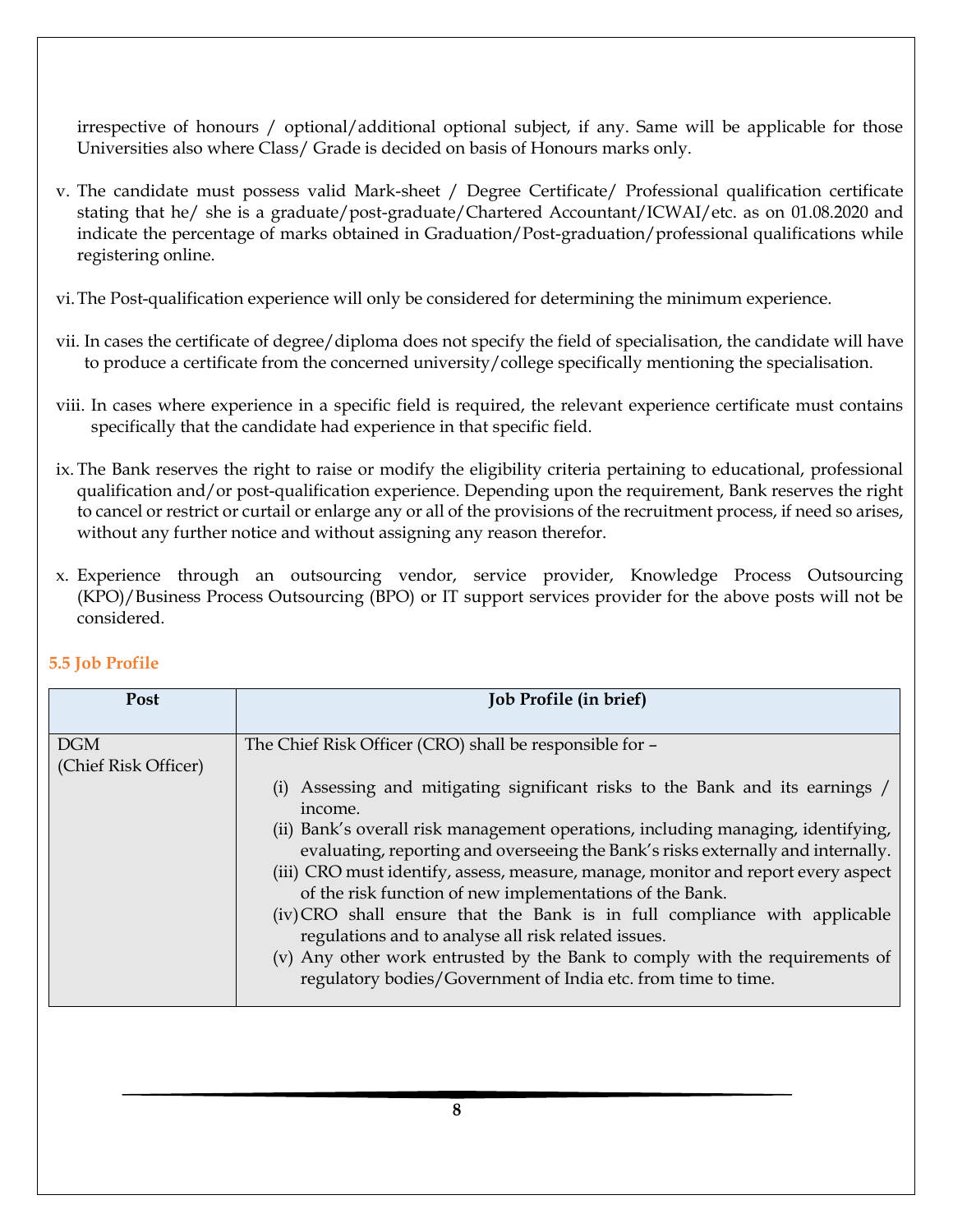| Post                                       | Job Profile (in brief)                                                                                                                                                                                                                                                                                                                                                                                                                                                                                                                                                                                                                                                                                                                                       |
|--------------------------------------------|--------------------------------------------------------------------------------------------------------------------------------------------------------------------------------------------------------------------------------------------------------------------------------------------------------------------------------------------------------------------------------------------------------------------------------------------------------------------------------------------------------------------------------------------------------------------------------------------------------------------------------------------------------------------------------------------------------------------------------------------------------------|
|                                            |                                                                                                                                                                                                                                                                                                                                                                                                                                                                                                                                                                                                                                                                                                                                                              |
| <b>AGM</b><br>(Economy<br>and<br>Strategy) | (i) To track, analyse, evaluate and forecast key economic and financial data at<br>global, national & regional levels.<br>(ii) Providing strategic inputs on various economic and financial developments to<br>the top management and to contribute for formulation of strategy and policy.<br>(iii)Conducting studies to explore new business opportunities, analysing existing<br>products/processes to improve outcome, suggest right mix of business in<br>order to maximize risk-adjusted return.<br>(iv) Conducting impact studies on various topical issues that have the potential to<br>affect the business of the Bank.<br>(v) Any other related work entrusted from time to time.                                                                 |
| AGM (MIS)                                  | (i) Building and maintenance of robust MIS platform, understanding of all data<br>collected at various departments level and process, organize and present them<br>as meaningful information for growth of the Bank, suggest new data items to<br>fill up gaps to ensure capture of important activities of the Bank.<br>(ii) Attending to new requirements for data from the top management, regulatory<br>bodies, and governments. Providing of business reports/data for decision<br>making.<br>(iii) Automation of processes involved in preparation of various internal and<br>external data<br>(iv) Ensuring preparation and timely/accurate submission of prescribed<br>regulatory returns<br>(v) Any other related work entrusted from time to time. |
| <b>AGM</b><br>(Human<br>Resources)         | (i) Manpower planning vis-à-vis recruitments and promotion.<br>(ii) Succession planning, Talent mapping.<br>(iii) Performance management system.<br>(iv) Disposal of disciplinary matters / staff accountability cases, court cases,<br>Labour Commission cases etc.<br>(v) Capacity building activities.<br>(vi) Payroll, reimbursements, tendering etc. and attending to other staff matters.<br>(vii) Preparation of MIS for the management insight.<br>(viii) Statutory and regulatory matters like reservation rosters, income tax, labour<br>laws etc.<br>(ix) Compliance to audit, regulatory matters.<br>(x) Liaison with stakeholders.<br>(xi) Any other related work entrusted from time to time.                                                  |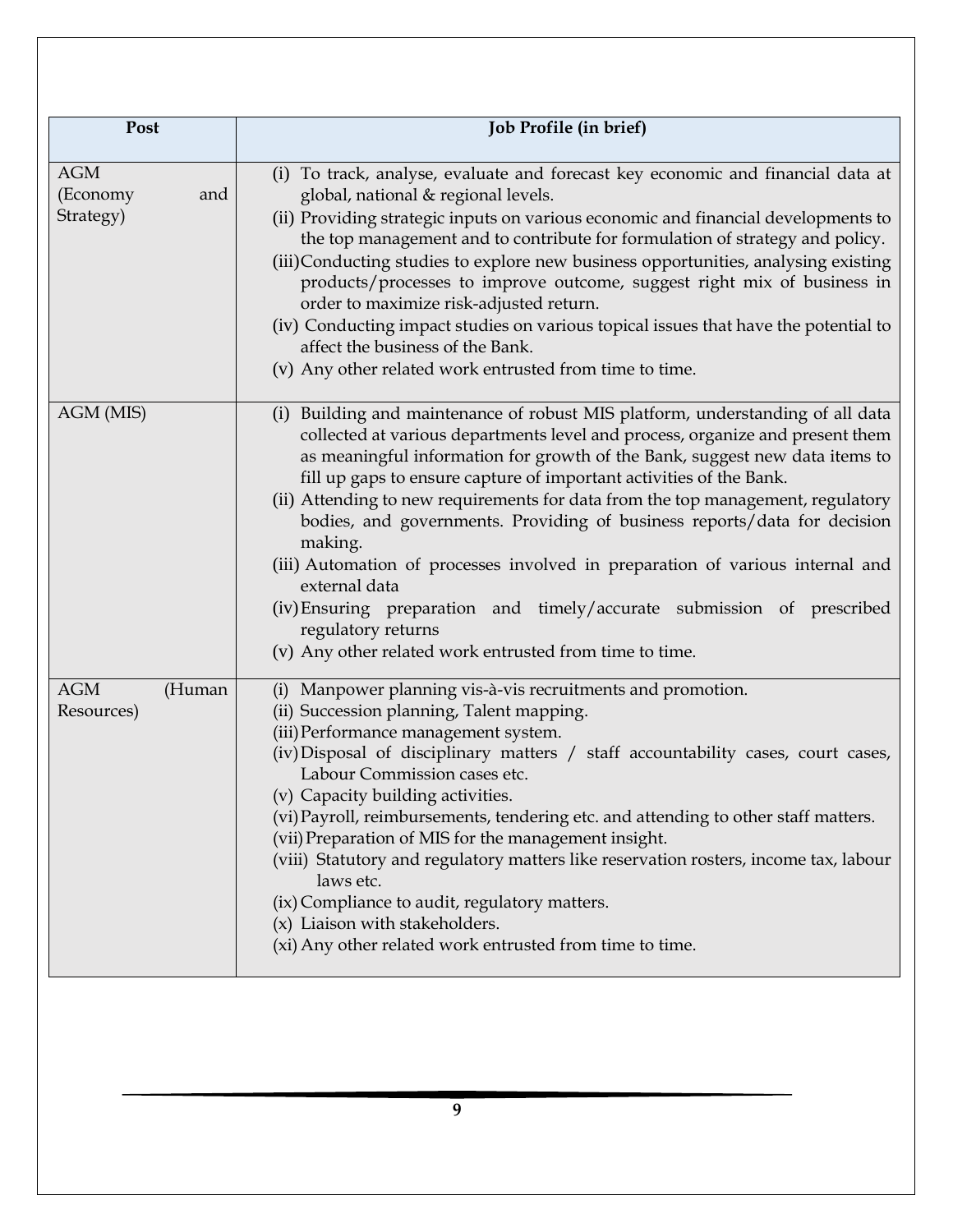# **6.SCHEME OF SELECTION, PROBATION PERIOD AND POSTING / TRANSFER**

| Post                                                                                                                                                                                                     | Selection                                  | <b>Probation Period</b>                                                                                                                                                                                            | Posting / Transfer                                                                                                                                                                                                                            |
|----------------------------------------------------------------------------------------------------------------------------------------------------------------------------------------------------------|--------------------------------------------|--------------------------------------------------------------------------------------------------------------------------------------------------------------------------------------------------------------------|-----------------------------------------------------------------------------------------------------------------------------------------------------------------------------------------------------------------------------------------------|
| DGM (Chief Risk Officer)<br><b>AGM</b><br>(Economy and Strategy)<br>AGM (MIS)<br><b>AGM</b> (Human Resources)<br>RM (Risk Management)<br>Manager (Credit Audit)<br>Manager (Legal)<br>Manager (Economy & | Method<br>Shortlisting<br>and<br>Interview | Not Applicable<br>The selected candidate will be on<br>probation for a period of 1 year of<br>active service from the date of<br>his/her joining the Bank which is<br>extendable at the discretion of the<br>Bank. | The selected candidate will<br>be liable to be posted /<br>transferred at the<br>sole<br>discretion of the Bank to its<br>various offices from time to<br>time and on such terms and<br>conditions<br>be<br>as<br>may<br>decided by the Bank. |
| Strategy)<br>Manager (MIS)                                                                                                                                                                               |                                            |                                                                                                                                                                                                                    |                                                                                                                                                                                                                                               |

The selection will be based on shortlisting and Interview. In case the number of candidates who apply and fulfil the eligibility criteria are more, a preliminary screening of the applications by the Screening Committee, will be carried out for short-listing eligible candidates to be called for the Interview.

Selection will be on the basis of educational, professional qualification, post-qualification experience and performance in Interview. The candidates will have to secure the minimum marks in interview & also final marks, to be considered for preparation of final rank lists. However, the selection for the post will be based on their position in respective category rank list for that post.

Merit list for selection will be prepared in descending order on the basis of scores obtained in Interview. In case more than one candidate score the cut-off marks (common marks at cut-off point), such candidates will be ranked according to their age in descending order, in the merit.

**6.1 Interview:** Mere fulfilling of minimum educational, professional qualification and post-qualification experience will not vest any right in candidate for being called for Interview. The Shortlisting Committee constituted by the Bank will decide the shortlisting parameters and thereafter, adequate number of candidates, as decided by the Bank will be shortlisted and called for Interview. The decision of the Bank to call the candidates for the Interview shall be final. No correspondence will be entertained in this regard. Merely satisfying the eligibility norms does not entitle a candidate to be called for Interview. Bank reserves the right to call only the requisite number of candidates for the Interview after preliminary screening/ short-listing with reference to candidate's qualification, suitability, experience etc.

Note: **The Bank reserves the right to conduct online written examination in case of number of applications received are large in numbers.** In the event of conducting online written examination, details regarding pattern of examination, weightage criteria, examination centres etc. will be notified on the website of the Bank. Roll No.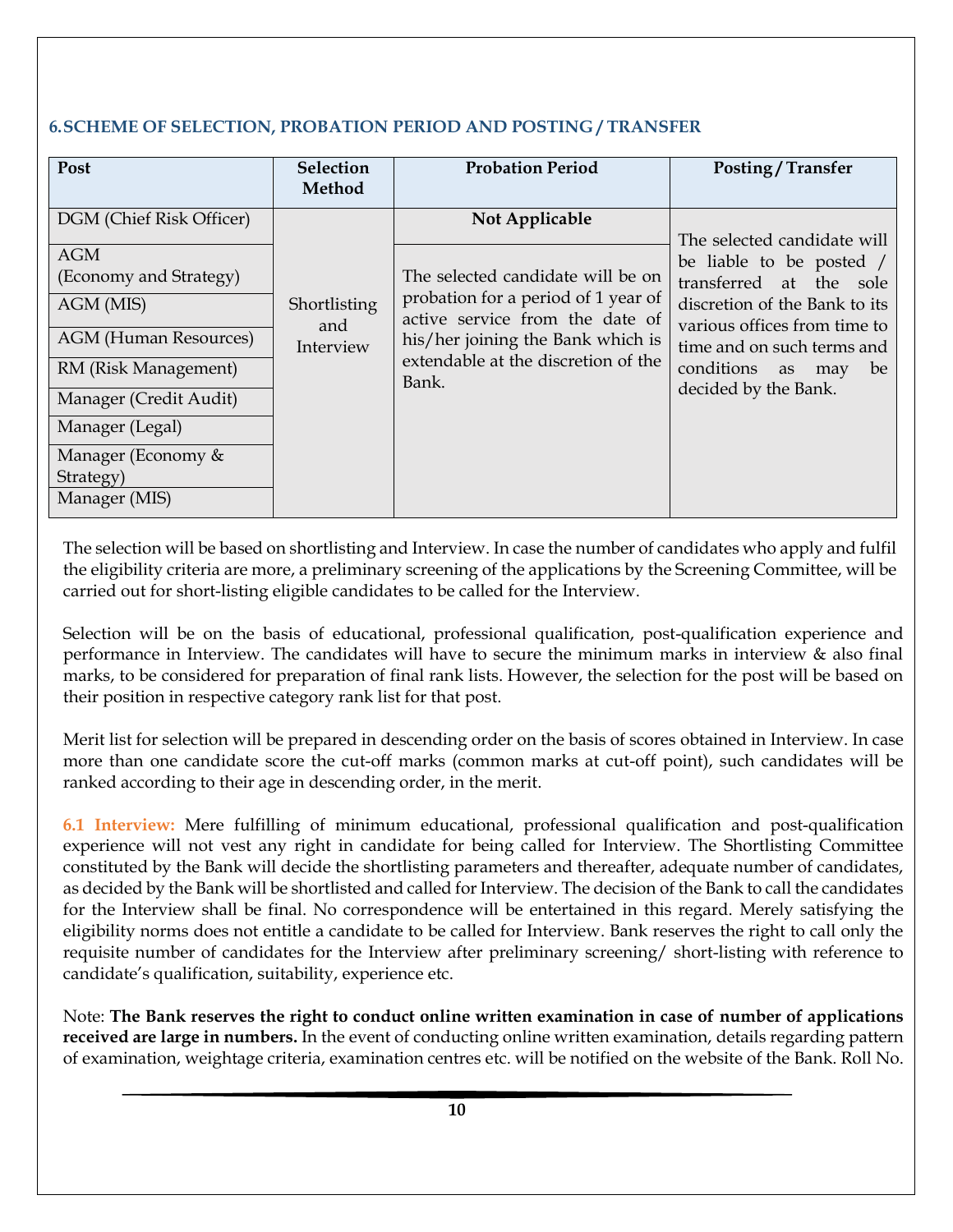of the candidates shortlisted for Interview will be published on NHB website. Details regarding date, time and venue of Interview will be informed to the shortlisted candidates in the e-Call Letter. Candidates are required to download their Interview e-Call Letters from the official website of NHB [www.nhb.org.in.](http://www.nhb.org.in/) Please note that any request regarding change in date, time, venue etc. of Interview will not be entertained. However, the Bank reserves the right to change the date/ venue/ time etc. of Interview at its discretion, under unforeseen circumstances, if any. Candidate may opt for Interview either in Hindi or English.

#### **While appearing for the Interview, the candidate should produce valid prescribed documents given below. In the absence of documents candidature of the candidate shall be cancelled**.

The following documents in original and self-attested photocopies in support of the candidate's eligibility and identity are to be invariably submitted at the time of Interview failing which the candidate may not be permitted to appear for the Interview. Non submission of requisite documents by the candidate at the time of Interview will debar his candidature from further participation in the recruitment process.

- (i) Printout of the valid Interview e-Call Letter.
- (ii) Valid system generated printout of the online application form registered.
- (iii) Proof of Date of Birth (Birth Certificate issued by the Competent Municipal Authorities or SSLC/ Std. X Certificate with DOB)
- (iv) Photo Identify Proof as indicated in **Point 9** of the advertisement
- (v) Mark-sheets or certificates for Graduation, Post-graduation, Professional qualification etc. proper document from Board/ University has to be submitted.
- (vi) Caste Certificate issued by the competent authority in the prescribed format as stipulated by Government of India in the case of SC / ST / OBC category candidates.

In case of candidates belonging to OBC category, certificate should specifically contain a clause that the candidate does not belong to Creamy Layer section excluded from the benefits of reservation for Other Backward Classes in Civil posts & services under Government of India. OBC caste certificate containing the Non-Creamy Layer clause should be issued during the current Financial Year (FY). Caste Name mentioned in certificate should tally letter by letter with Central Government list / notification. At the time of Interview, OBC candidate should bring the caste certificate containing the Non-Creamy Layer clause issued during the period 01.04.2020 to the date of Interview.

Candidates belonging to OBC category but coming under creamy layer and/ or if their caste does not find place in the Central List are not entitled to OBC reservation. They should indicate their category as General in the online application form.

- (vii) Disability certificate in the prescribed format issued by the District Medical Board in case of Persons with Benchmark Disability category.
- (viii) An Ex-serviceman candidate has to produce a copy of the Service or Discharge book along with pension payment order and documentary proof of rank last / presently held (substantive as well as acting) at the time of Interview.
- (ix) Candidates serving in Government / quasi govt. offices/ Public Sector Undertakings (including Nationalised Banks and Financial Institutions) are required to produce a "No Objection Certificate"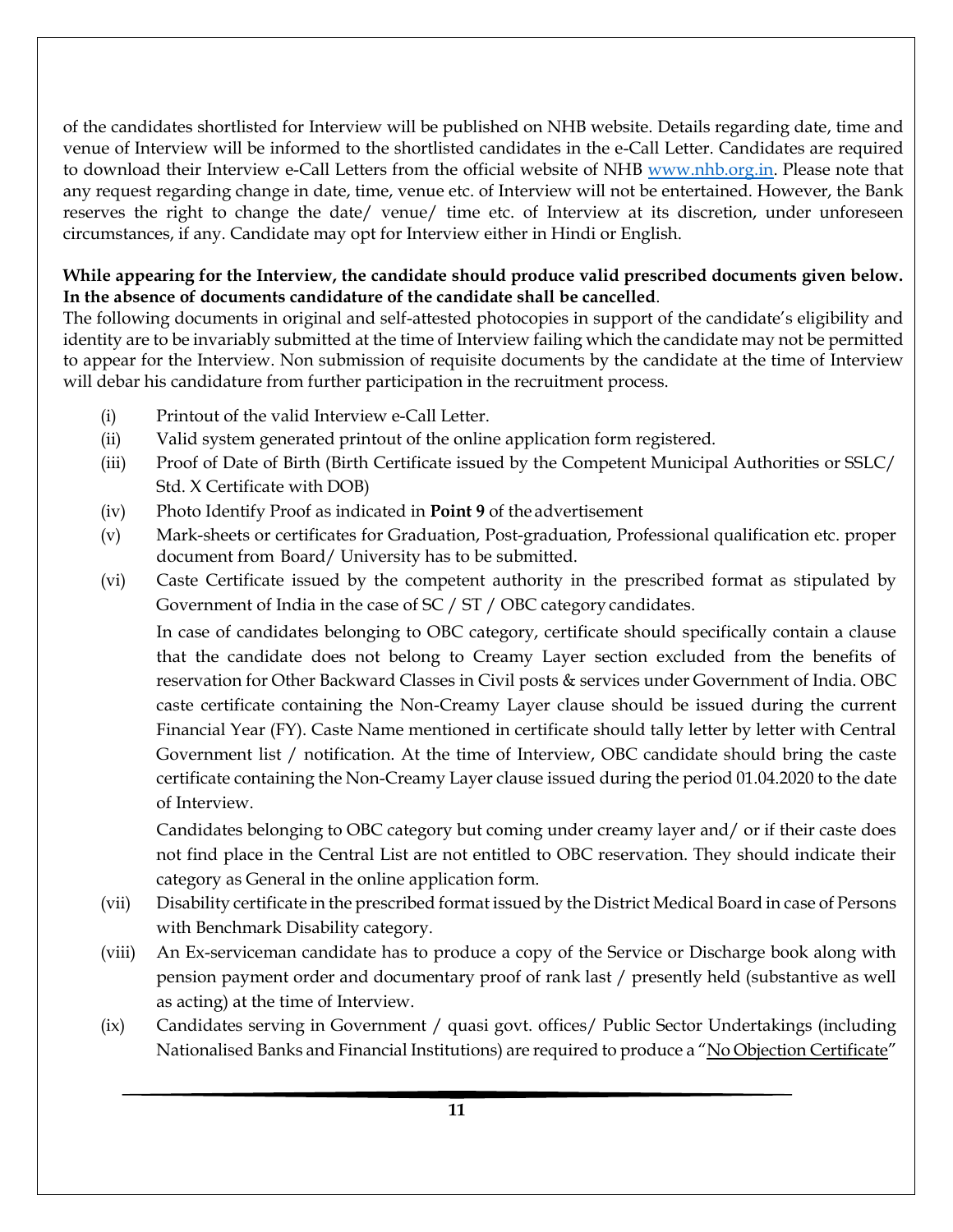from their respective employer at the time of Interview, in the absence of which their candidature will not be considered and travelling expenses, if any, otherwise admissible, will not be paid.

- (x) Post-qualification Experience certificates.
- (xi) Persons falling in categories (ii), (iii), (iv) and (v) of **Point 5.1** above should produce a certificate of eligibility issued by the Govt. of India.
- (xii) Any other relevant documents in support of eligibility.

Notes: - Candidates will not be allowed to appear for the Interview if he/ she fails to produce the relevant Eligibility documents as mentioned above. Non production of relevant eligibility documents at the time of interview shall make the candidate ineligible for further processes of recruitment.

The Competent Authority for the issue of the certificate to SC/ST/OBC/PwBD/EWS is as notified by Government of India from time to time. Candidates belonging to SC/ST/OBC/PwBD/EWS categories have to submit certificates in support of it at the time of Interview.

Candidates to submit certificates in support of SC/ST/OBC/PwBD/EWS/Ex-Servicemen categories in the format prescribed by Government of India at the time of Interview etc. Certificates of SC/ST/OBC/PwBD/EWS/Ex-Servicemen categories in format other than prescribed by Government of India shall be rejected.

## **7.EMOLUMENTS AND SERVICE CONDITIONS**

| Post                               | <b>Scale</b>   | Consolidated Remuneration per month (in Rs.)                                                                                 |
|------------------------------------|----------------|------------------------------------------------------------------------------------------------------------------------------|
| <b>DGM</b><br>(Chief Risk Officer) | <b>TEGS-VI</b> | Market-linked compensation of Rs. 5 lacs per month (with a fixed pay of Rs.<br>3.75 lacs and variable pay of Rs. 1.25 lacs). |
|                                    |                | The variable pay is linked to the performance rating.                                                                        |

| Post                                 | <b>Scale</b> | Scale of Pay* (in Rs.)               | <b>Consolidated Remuneration</b><br>per month <sup>^</sup> (in Rs.) (approx.) |
|--------------------------------------|--------------|--------------------------------------|-------------------------------------------------------------------------------|
| <b>AGM</b><br>(Economy and Strategy) |              |                                      |                                                                               |
| AGM (MIS)                            | SMGS-V       | 59,170-1,650/2-62,470-1,800/2-66,070 | 1,23,814/                                                                     |
| <b>AGM</b><br>(Human                 |              |                                      |                                                                               |
| Resources)                           |              |                                      |                                                                               |
| RM (Risk Management)                 | SMGS-IV      | 50,030-1,460/4-55,870-1,650/2-59,170 | $1,02,286/$ -                                                                 |
| Manager (Credit Audit)               |              |                                      |                                                                               |
| Manager (Legal)                      |              |                                      |                                                                               |
| Manager (Economy and                 | MMGS-III     | 42,020-1,310/5-48,570-1,460/2-51,490 | 84,384/                                                                       |
| Strategy)                            |              |                                      |                                                                               |
| Manager (MIS)                        |              |                                      |                                                                               |

*\*The present pay scale is under revision.*

*^As on 31.07.2020, including Basic Pay, DA, CCA, HRA, Special Pay and Special Pay DA.*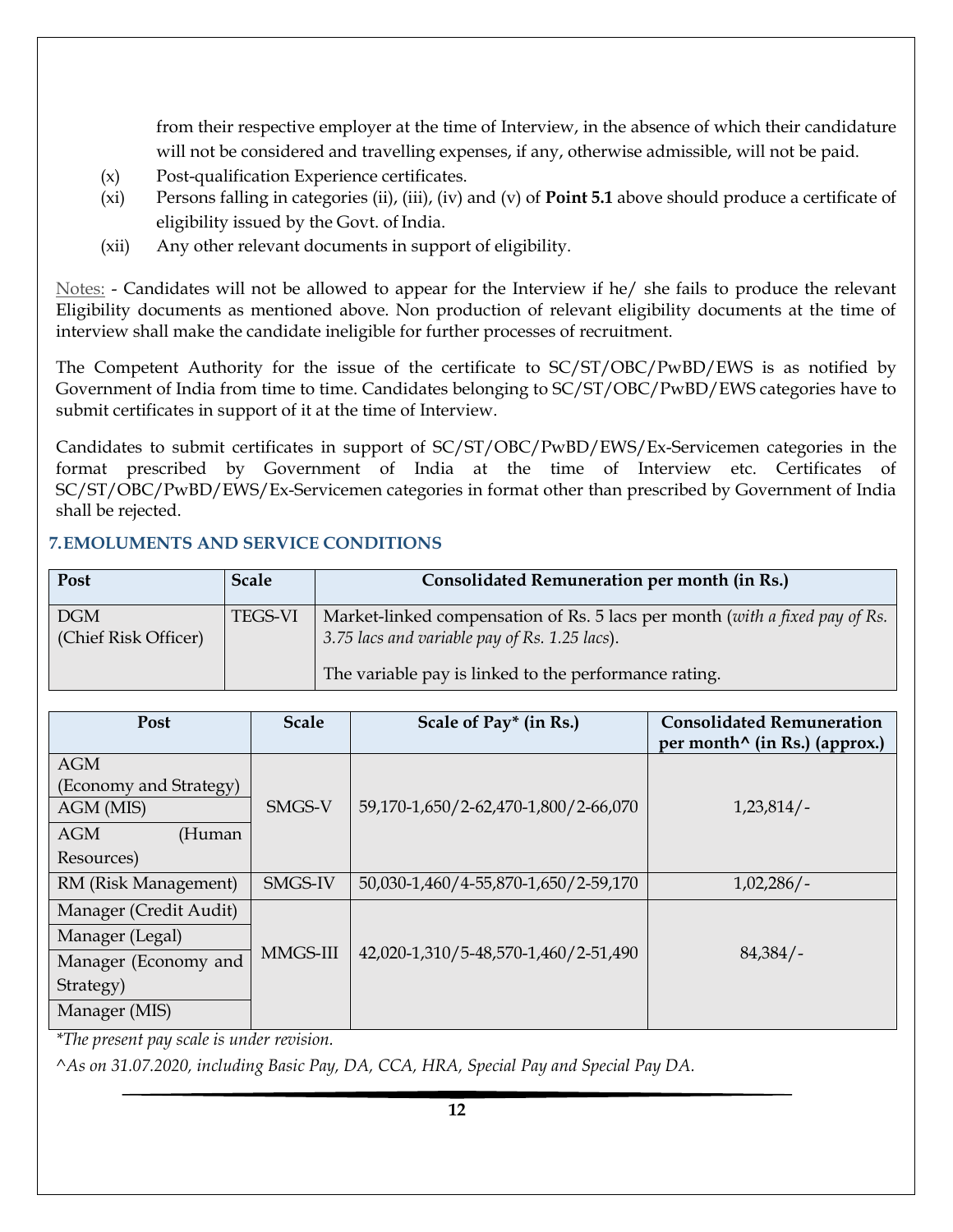For regular posts: Besides emoluments as per the pay scale given above, the selected candidate will be eligible for allowances, perquisites and benefits as applicable to the respective Scale as per the Bank's rules, prevalent at the time of joining. Perquisites include facilities like Bank's accommodation, subject to availability, reimbursement of expenses for medical/hospitalization, telephone/mobile charges, newspapers/magazine/ book grant, residential furnishing, maintenance of vehicle for official purpose etc. as per eligibility. Other benefits such as housing loan, vehicle loan, festival advance, LTC, gratuity, leave encashment, coverage under National Pension System governed by PFRDA etc. shall be as per rules. **Selected candidate is liable to be posted in any department and transferred to anywhere in India.**

# **8.APPLICATION FEE AND INTIMATION CHARGES (NON-REFUNDABLE)**

| <b>Sr. No.</b> Category | Amount <sup>*</sup>                                      |
|-------------------------|----------------------------------------------------------|
| SC/ST/PwBD              | Rs. 100/- (Intimation Charges only)                      |
| Other than SC/ST/PwBD   | Rs. 600/- (Application Fee including Intimation Charges) |

 *\*Excluding Goods and Service Tax (GST)*

Note: Application once made will not be allowed to be withdrawn. Application Fee/Intimation Charge once paid will **NOT BE** refunded under any circumstances nor can it be held in reserve for any other examination or selection. The Application Fee / Intimation charges shall also **NOT BE** refunded in case the application is rejected / not considered by NHB. Bank/transaction charge, if applicable, shall be borne by the candidate. **GST applicable on the Application Fee/Intimation Charges shall be borne by the candidates.** Applications without the prescribed Fee/ Intimation Charges shall be summarily rejected. Fee/ Intimation Charges are required to be paid only in the manner prescribed in this advertisement.

## **9. IDENTITY VERIFICATION**

## i. Documents to be produced

At the time of Interview, the e-Call Letter along with a photocopy of the candidate's photo identity (bearing exactly the same name as it appears on the e-Call Letter) such as Passport/ Permanent Driving Licence/ Voter's Card/ Aadhar/ E-Aadhar card with a photograph should be submitted for verification. The candidate's identity will be verified with respect to his/her details on the e-Call Letter and requisite documents submitted. If identity of the candidate is in doubt the candidate may not be allowed to appear for the interview.

- **Ration Card and Learning Driving License will not be accepted as valid id proof.**
- **In case of candidates who have changed their name, they will be allowed only if they produce necessary proof like their original marriage certificate / affidavit in original etc.**

**Note: Candidates have to produce, in original, the same photo identity proof bearing the name as it appears on the online application form/ e-Call Letter and submit photocopy of the photo identity proof along with Interview e-Call Letter while attending the interview, without which they will not be allowed to take up the interview.**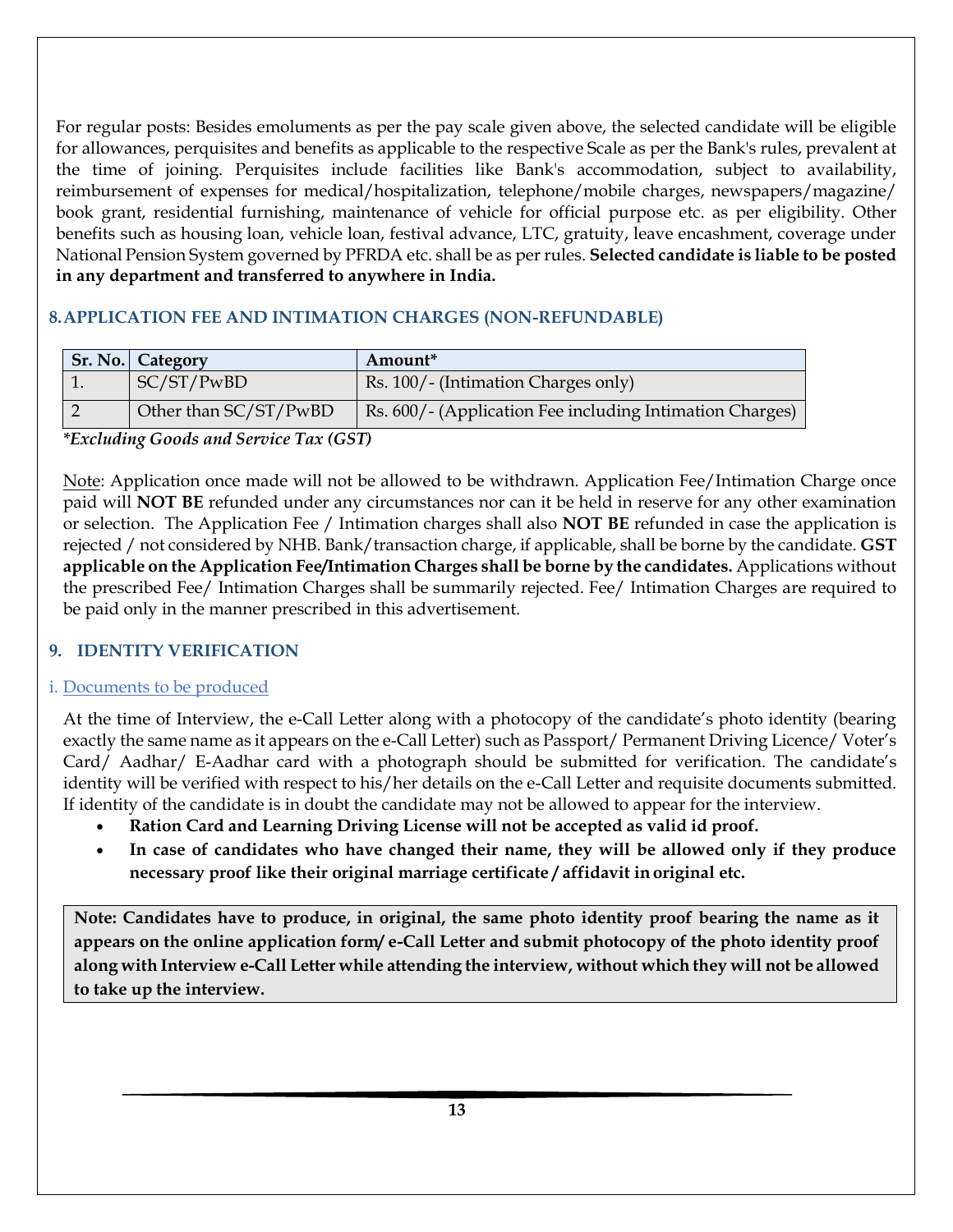# ii. Biometric Data – Capturing and Verification

It has been decided to capture and verify the biometric data (right thumb impression or otherwise) and the photograph of the candidates during Interview and subsequent stages of recruitment processes.

Please note: The biometric data and photograph will be captured / verified on the following occasions –

- (i) At the time of document verification before the interview if shortlisted it will be captured and verified on spot.
- (ii) At the time of joining, it will be captured and verified onspot.

Decision of the Bank with regard to its status (matched or mismatched) shall be final and binding upon the candidates. Refusal to participate in the process of biometric data capturing / verification on any of the above mentioned occasions may lead to cancellation of candidature.

Candidates are requested to take care of the following points in order to ensure a smooth process -

- If fingers are coated (stamped ink/mehandi/coloured etc.), ensure to thoroughly wash them so that coating is completely removed before the exam / interview / joiningday.
- If fingers are dirty or dusty, ensure to wash them and dry them before the finger print (biometric) is captured.
- Ensure fingers of both hands are dry. If fingers are moist, wipe each finger to drythem.
- If the finger (right thumb) to be captured is injured/damaged, immediately notify the concerned authority at the interview venue.

# **10. HOW TO APPLY**

DETAILED GUIDELINES/PROCEDURES FOR -

- A. Application Registration
- B. Payment of Fees
- C. Document Scan and Upload

Candidates can apply **ONLY** through online mode from **08.08.2020 to 28.08.2020** and **no other mode of application will be accepted**.

# **IMPORTANT POINTS TO BE NOTED BEFORE REGISTRATION**

Before applying online, candidates should-

- **(i) scan their :** 
	- **photograph (4.5cm × 3.5cm)**
	- **signature (with black ink)**
	- **left thumb impression (on white paper with black or blue ink)**
	- a hand written declaration (on a white paper with black ink) (text given below) **Ensuring that the all these scanned documents adhere to the required specifications as given in point 10 (C).**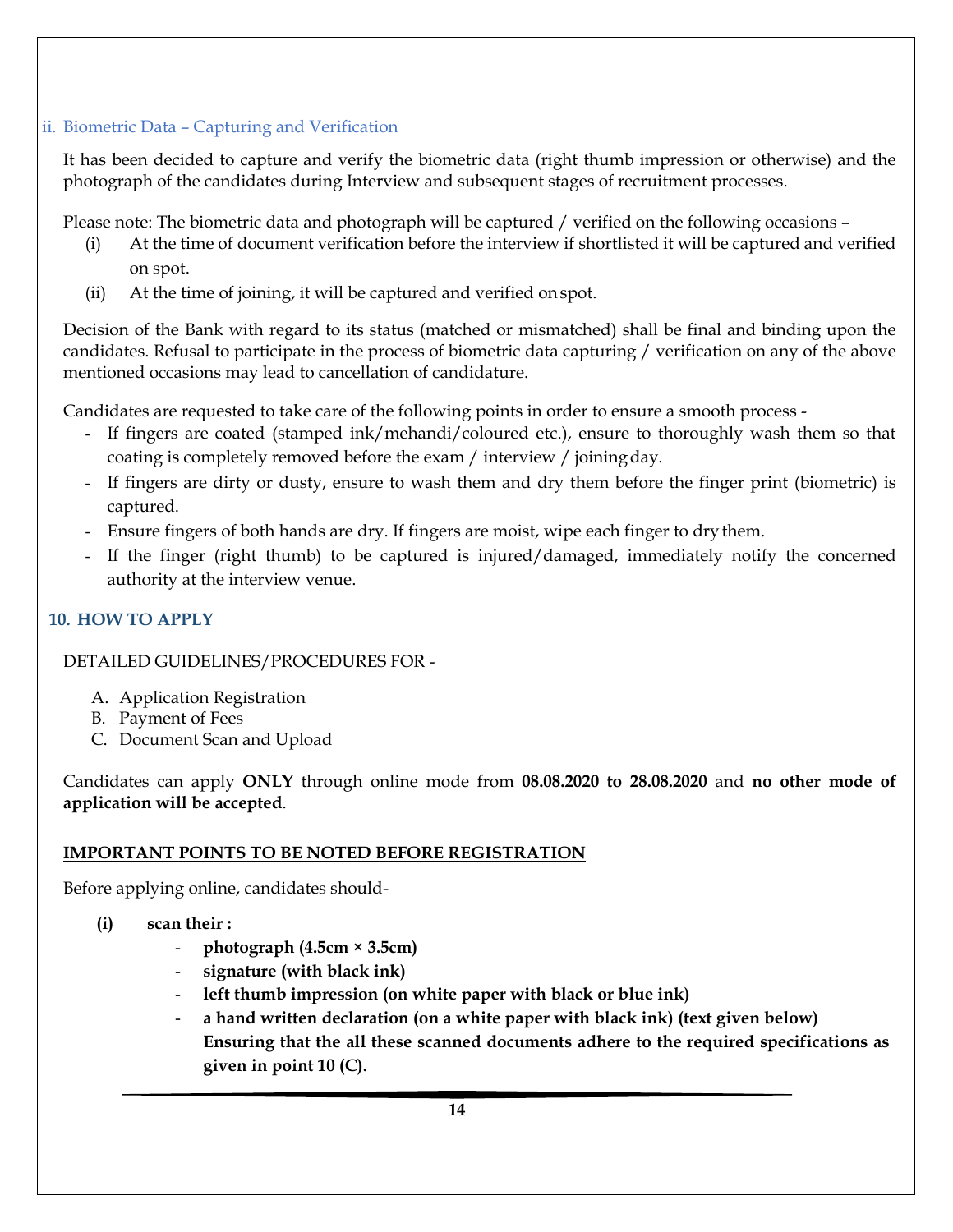## **(ii) Signature in CAPITAL LETTERS will NOT be accepted.**

**(iii) The left thumb impression should be properly scanned and not smudged. (**If a candidate is not having left thumb, he/she may use his/ her right thumb for applying.)

# **(iv) The text for the hand written declaration is as follows –**

*"I, \_\_\_\_\_\_\_ (Name of the candidate), hereby declare that all the information submitted by me in the application form is correct, true and valid. I will present the supporting documents as and when required."* 

- **(v) The above mentioned hand written declaration has to be in the candidate's hand writing and in English only. If it is written and uploaded by anybody else or in any other language, the application will be considered as invalid. (**In the case of Visually Impaired candidates who cannot write may get the text of declaration typed and put their left hand thumb impression below the typed declaration and upload the document as per specifications).
- **(vi) Keep the necessary details/documents ready to make Online Payment of the requisite application fee/ intimation charges**
- **(vii) Have a valid personal email ID and mobile no., which should be kept active till the completion of this Recruitment process. Bank may send intimation to download call letters for the Interview etc. through the registered e-mail ID. In case a candidate does not have a valid personal e-mail ID, he/she should create his/her new e-mail ID and mobile no. before applying on-line and must maintain that email account and mobile number.**

**APPLICATION FEES/ INTIMATION CHARGES (NON REFUNDABLE) PAYMENT OF FEE ONLINE**: **08.08.2020 to 28.08.2020.** 

## **A. Application Registration**

- 1. Candidates to go to **National Housing Bank** website [www.nhb.org.in](http://www.nhb.org.in/) click on the section "Opprortunities@NHB"  $\rightarrow$  "CURRENT VACANCIES"  $\rightarrow$  "Recruitment of Specialist Officers **in various Scales on Regular/Contractual Basis - 2020"** "**Click here to Apply Online**" which will open a new screen.
- 2. To register application, choose the tab "**Click here for New Registration**" and enter Name, Contact details and Email-id. A Provisional Registration Number and Password will be generated by the system and displayed on the screen. Candidate should note down the Provisional Registration Number and Password. An Email & SMS indicating the Provisional Registration number and Password will also be sent.
- 3. In case the candidate is unable to complete the application form in one go, he / she can save the data already entered by choosing "SAVE AND NEXT" tab. Prior to submission of the online application candidates are advised to use the "SAVE AND NEXT" facility to verify the details in the online application form and modify the same if required.
- 4. Candidates are advised to carefully fill and verify the details filled in the online application themselves as no change will be possible/ entertained after clicking the FINAL SUBMIT BUTTON.
- 5. The Name of the candidate or his /her Father/ Husband etc. should be spelt correctly in the application as it appears in the Certificates/ Mark sheets/Identity proof. Any change/alteration found may disqualify the candidature.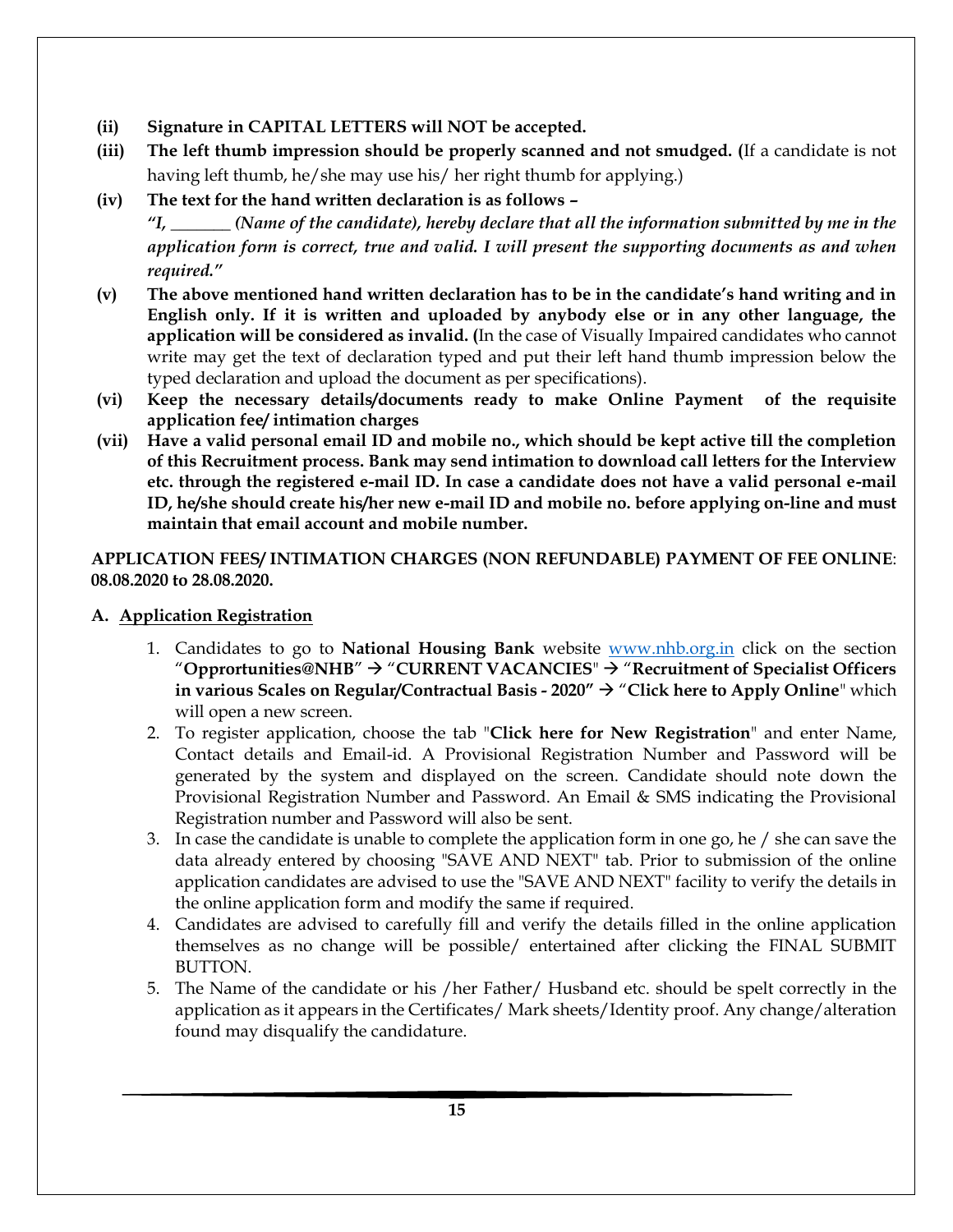- 6. Validate your details and Save your application by clicking the 'Validate your details' and 'Save & Next' button.
- 7. Candidates can proceed to upload Photo, Signature, Thumb Impression and Hand Written Declaration as per the specifications given in the Guidelines for Scanning and Upload of documents detailed under point "C".
- 8. Candidates can proceed to fill other details of the Application Form.
- 9. Click on the Preview Tab to preview and verify the entire application form before FINAL SUBMIT.
- 10. Modify details, if required, and click on 'FINAL SUBMIT' ONLY after verifying and ensuring that the photograph, signature uploaded and other details filled by you are correct.
- 11. Click on 'Payment' Tab and proceed for payment.
- 12. Click on 'Submit' button.

#### **B. PAYMENT OF FEES**

#### **ONLINE MODE**

- 1. The application form is integrated with the payment gateway and the payment process can be completed by following the instructions.
- 2. The payment can be made by using Debit Cards (RuPay/Visa/MasterCard/Maestro), Credit Cards, Internet Banking, IMPS, Cash Cards/ Mobile Wallets.
- 3. After submitting your payment information in the online application form, PLEASE WAIT FOR THE INTIMATION FROM THE SERVER. DO NOT PRESS BACK OR REFRESH BUTTON IN ORDER TO AVOID DOUBLE CHARGE
- 4. On successful completion of the transaction, an e-Receipt will be generated.
- 5. Non-generation of 'E-Receipt' indicates PAYMENT FAILURE. On failure of payment, Candidates are advised to login again using their Provisional Registration Number and Password and repeat the process of payment.
- 6. Candidates are required to take **a printout of the e-Receipt** and online Application Form containing fee details. **Please note that if the same cannot be generated, online transaction may not have been successful**.
- 7. For Credit Card users: All charges are listed in Indian Rupee. If you use a non-Indian credit card, your bank will convert to your local currency based on prevailing exchange rates.
- 8. To ensure the security of your data, please close the browser window once your transaction is completed.
- **9. There is facility to print application form containing fee details after payment of fees.**

#### **C. Guidelines for scanning and Upload of Documents**

Before applying online a candidate will be required to have a scanned (digital) image of his/her photograph and signature as per the specifications given below.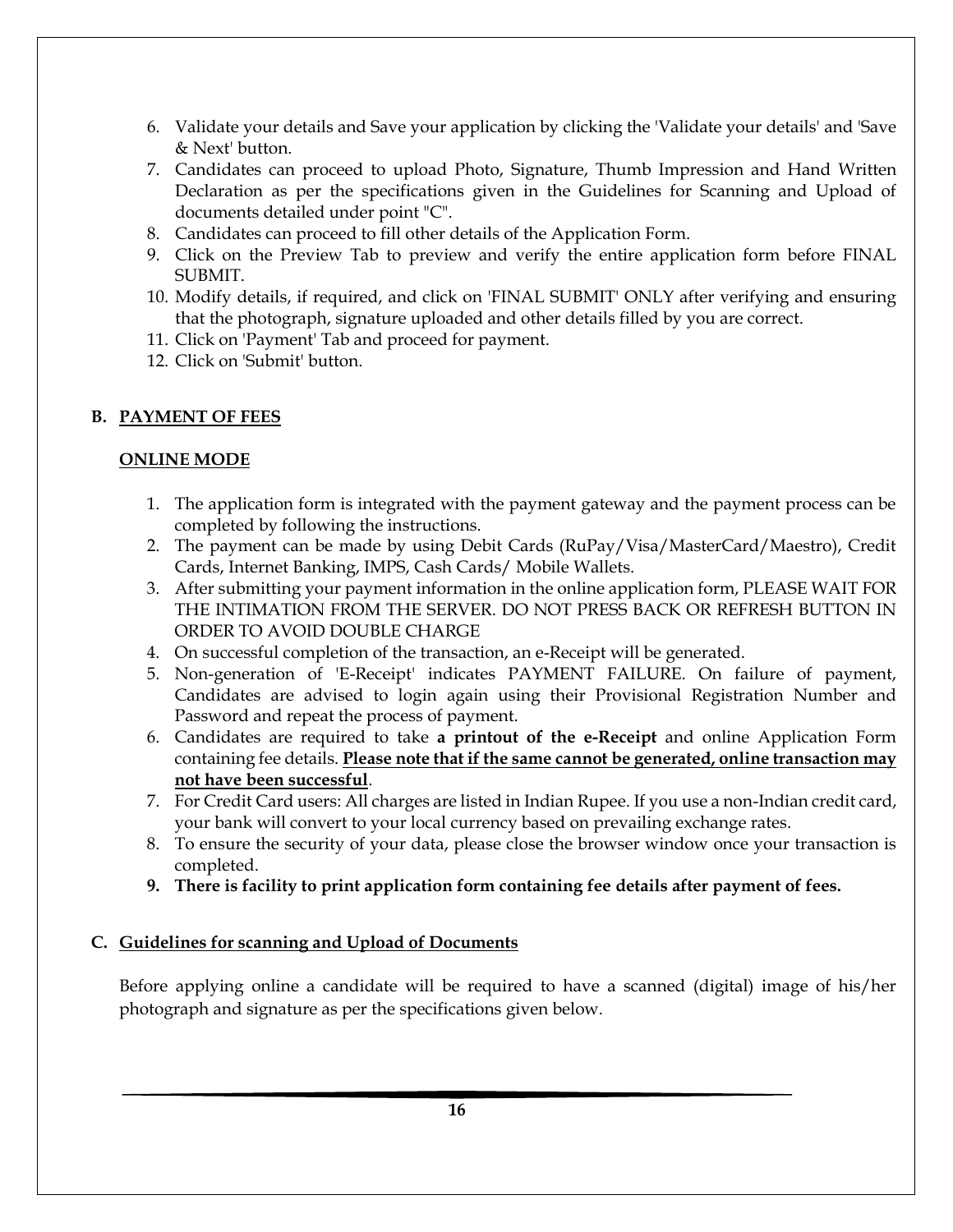#### Photograph Image:

**-** Photograph must be a recent passport style colour picture.

Make sure that the picture is in colour, taken against a light-coloured, preferably white, background.

- **-** Look straight at the camera with a relaxed face
- **-** If the picture is taken on a sunny day, have the sun behind you, or place yourself in the shade, so that you are not squinting and there are no harsh shadows
- **-** If you have to use flash, ensure there's no "red-eye"
- **-** If you wear glasses make sure that there are no reflections and your eyes can be clearly seen.
- **-** Caps, hats and dark glasses are not acceptable. Religious headwear is allowed but it must not cover your face.
- **-** Dimensions 200 x 230 pixels (preferred)
- **-** Size of file should be between 20kb–50 kb

**-** Ensure that the size of the scanned image is not more than 50kb. If the size of the file is more than 50 kb, then adjust the settings of the scanner such as the DPI (dots per inch) resolution, no. of colours etc., during the process of scanning.

If the photo is not uploaded at the place of Photo Admission for Interview will be rejected/denied. Candidate him/herself will be responsible for the same.

**-** Candidate should also ensure that photo is uploaded at the place of photo and signature at the place of signature. If photo in place of photo and signature in place of signature is not uploaded properly, candidate will not be allowed to appear for the interview.

**-** Candidate must ensure that Photo to be uploaded is of required size and the face should be clearly visible.

Signature, left thumb impression and hand-written declaration Image:

- **-** The applicant has to sign on white paper with Black Ink pen.
- **-** The applicant has to put his left thumb impression on a white paper with black or blue ink.
- **-** The applicant has to write the declaration in English clearly on a white paper with black ink
- **-** The signature, left thumb impression and the hand written declaration should be of the applicant and not by any other person.
- **-** The signature will be used to put on the Call Letter and wherever necessary.
- **-** If the Applicant's signature on the attendance sheet or Call letter, signed at the time of the interview, does not match the signature uploaded, the applicant will be disqualified.
- **-** Dimensions 140 x 60 pixels (preferred)
- **-** Size of file should be between 10kb 20kb for signature and left thumb impression.
- **-** For hand written declaration size of file should be 20kb 50 kb.

**-** Ensure that the size of the scanned image is not more than 20kb or 50 kb (for hand written declaration)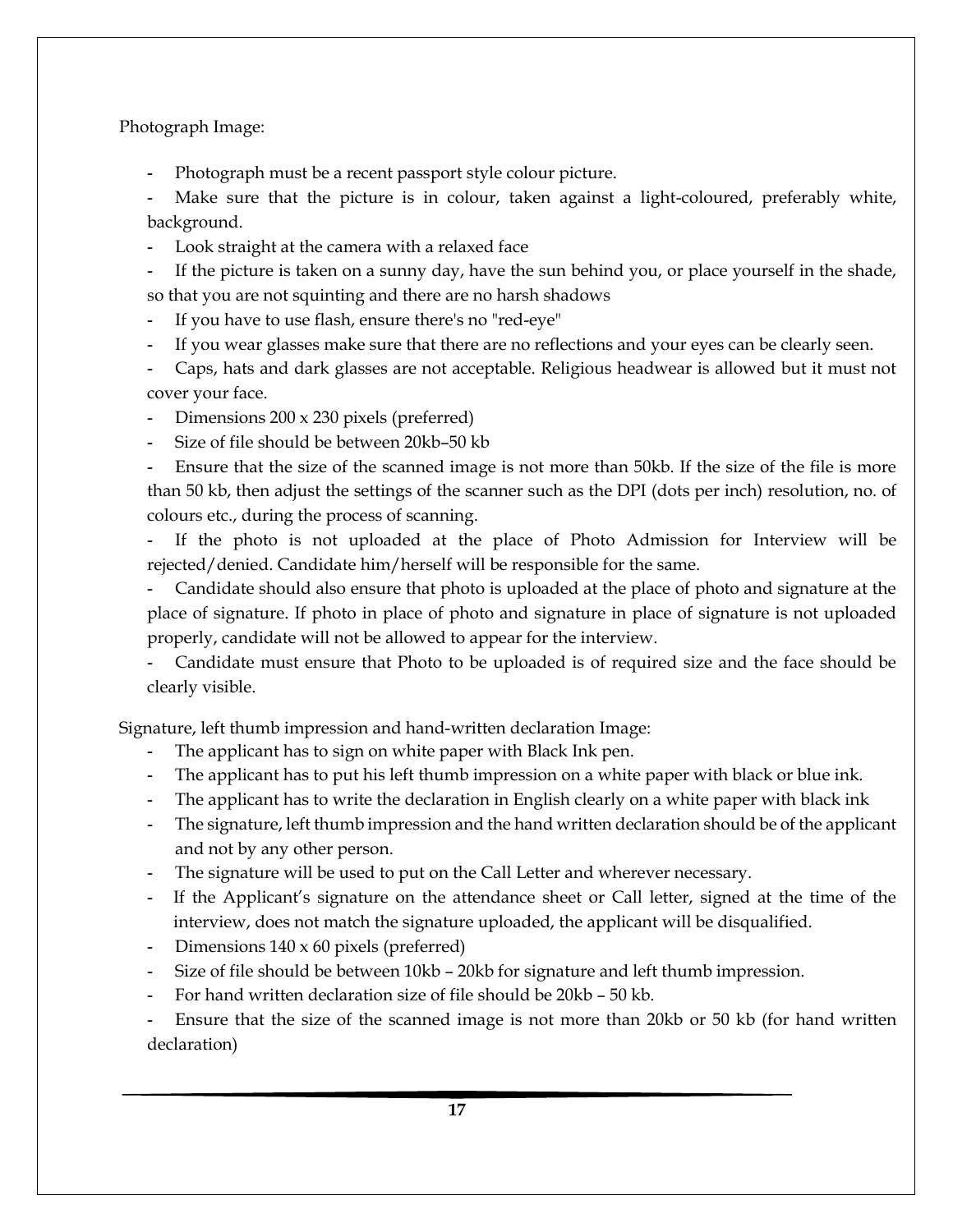**-** Signature / Hand written declaration in CAPITAL LETTERS shall NOT be accepted.

#### **Scanning the documents:**

- Set the scanner resolution to a minimum of 200 dpi (dots per inch)
- Set Colour to True Colour.
- Crop the image in the scanner to the edge of the left thumb impression / hand written declaration, then use the upload editor to crop the image to the final size (as specified above).
- The image file should be JPG or JPEG format. An example file name is: image01.jpg or image01.jpeg
- Image dimensions can be checked by listing the folder files or moving the mouse over the file image icon.
- Candidates using MS Windows/MS Office can easily obtain documents in .jpeg format by using MS Paint or MSOffice Picture Manager. Scanned documents in any format can be saved in .jpg / .jpeg format by using 'Save As' option in the File menu. Size can be adjusted by using crop and then resize option.
	- **- If the file size and format are not as prescribed, an error message will be displayed.**
	- **- While filling in the Online Application Form the candidate will be provided with a link to upload his/her photograph, signature, left thumb impression and hand written declaration.**

#### **Left thumb impression:**

- The applicant has to put his left thumb impression on a white paper with black or blue ink.
	- o File type: jpg / jpeg
	- o Dimensions: 240 x 240 pixels in 200 DPI (Preferred for required quality) i.e 3 cm \* 3 cm (Width\* Height)
	- o File Size: 20 KB 50 KB

## **Hand-written declaration:**

- Hand written declaration content is to be as expected.
- Hand written declaration should not be written in CAPITAL LETTERS.
- The applicant has to write the declaration in English clearly on a white paper with black or blue ink.
- The hand written declaration should be of the applicant and not by any other person.
- Hand written Declaration
	- o File type: jpg / jpeg
	- o Dimensions: 800 x 400 pixels in 200 DPI (Preferred for required quality) i.e 10 cm \* 5 cm (Width \* Height)
	- o File Size: 50 KB 100 KB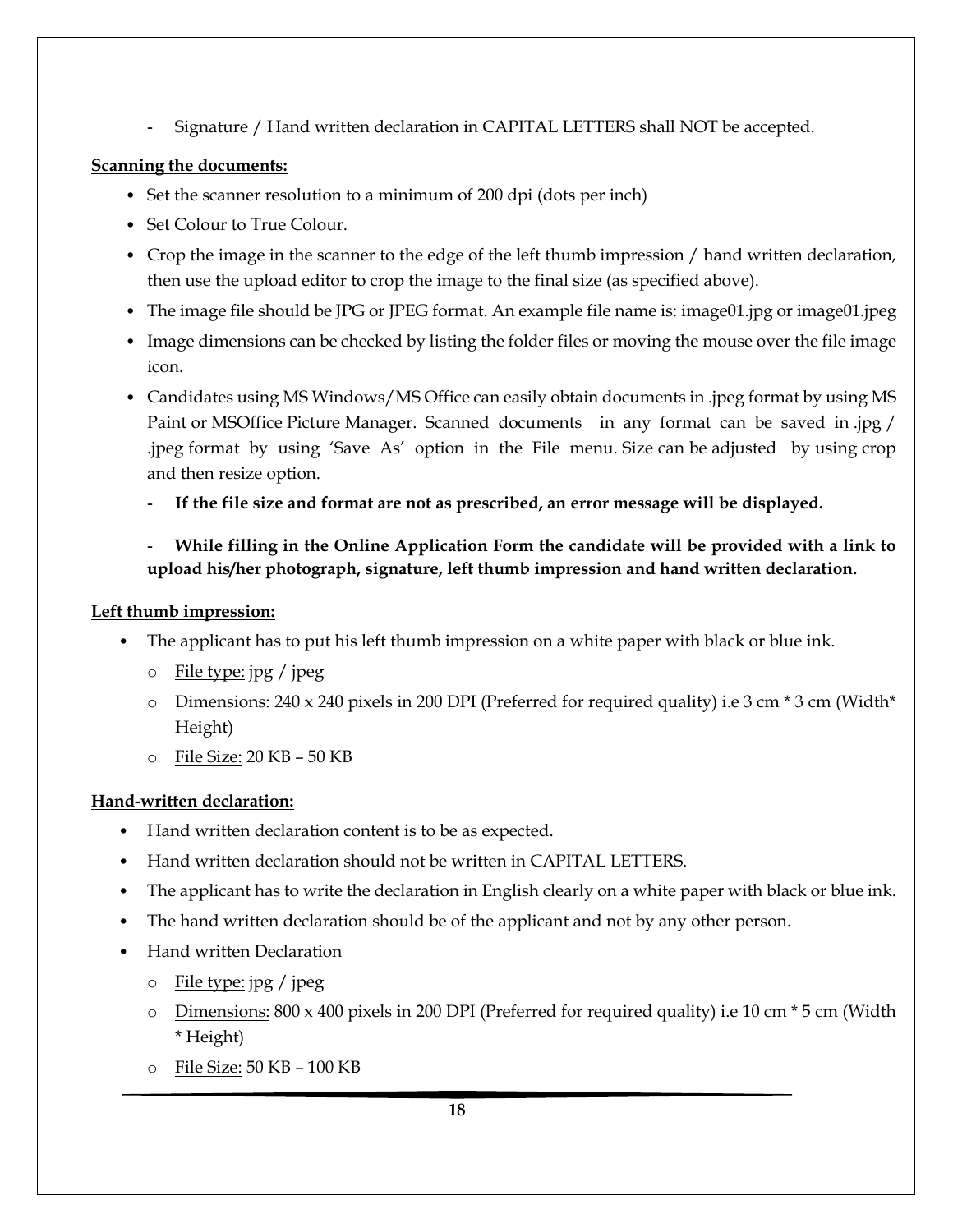#### **Procedure for uploading the documents:**

- While filling in the Online Application Form the candidate will be provided with separate links for uploading photograph, signature, left thumb impression and hand written declaration
- Click on the respective link "Upload photograph / signature / left thumb impression / hand written declaration"
- Browse and Select the location where the Scanned photograph / signature / left thumb impression / hand written declaration file has been saved.
- Select the file by clicking on it.
- Click the 'Open/Upload' button. Your Online Application will not be registered unless you upload your photograph, signature, left thumb impression and hand written declaration as specified.
- If the file size and format are not as prescribed, an error message will be displayed.
- Preview of the uploaded image will help to see the quality of the image. In case of unclear / smudged, the same may be re-uploaded to the expected clarity /quality.

## **Note:**

- (1) In case the photograph or signature or left thumb impression or the hand written declaration is unclear / smudged the candidate's application may be rejected.
- (2) After uploading the photograph / signature / left thumb impression / hand written declaration in the online application form candidates should check that the images are clear and have been uploaded correctly. In case the photograph or signature or left thumb impression or the hand written declaration is not prominently visible, the candidate may edit his/ her application and re-upload his/ her photograph / signature / thumb impression / hand written declaration, prior to submitting the form.
- (3) After registering online candidates are advised to take a printout of their system generated online application forms.

## **11. SUPPORT SERVICE**

Candidates facing any problems with respect to filling up of the Application Form, payment of application fee/intimation charges, or in downloading of e-Call Letter etc. may route each such queries/complaints to the link [http://cgrs.ibps.in.](http://cgrs.ibps.in/) Candidate must mention **'NHB Recruitment of Specialist Officers in various Scales on Regular/Contractual Basis - 2020'** in the subject of the email.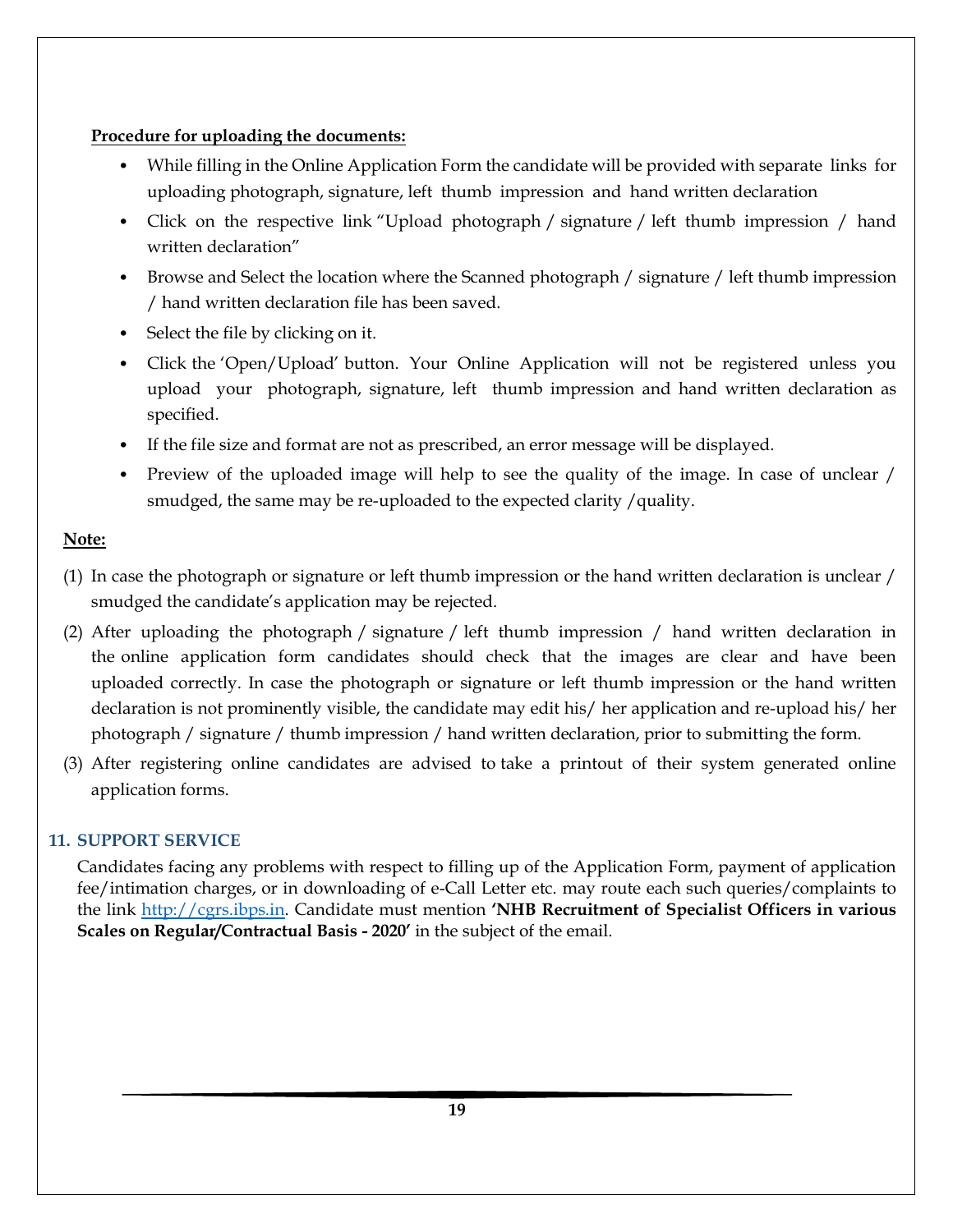#### **II. GENERAL INSTRUCTIONS**

#### **[PLEASE READ THE INSTRUCTIONS CAREFULLY BEFORE FILLING UP THE ONLINE APPLICATION FORM]**

- i. Before filling in the application form, the candidates must ensure that they fulfill all the eligibility criteria with respect to age, educational, professional qualification, category, postqualification/mandatory experience etc. **as on 01.08.2020,** in respect of the Post and that the particulars furnished in the application form are correct in all respects. In case it is detected at any stage that a candidate does not fulfill any of the eligibility criteria, and / or that he / she has furnished any incorrect information or has suppressed any material fact(s), his  $/$  her candidature will stand cancelled. If candidature of any candidate is rejected for any reason according to the terms and conditions of this advertisement, no further representation in this regard will be entertained. Such decisions shall be final and binding on the candidate. If any of these shortcomings is/are detected after appointment his/her services are liable to be summarily terminated.
- ii. DECISION OF THE BANK IN ALL MATTERS REGARDING ELIGIBILITY OF THE CANDIDATE, SHORTLISTING, CONDUCT OF INTERVIEW, OTHER TESTS, SELECTION, THE STAGES AT WHICH SUCH SCRUTINY OF ELIGIBILITY IS TO BE UNDERTAKEN, QUALIFICATIONS AND OTHER ELIGIBILITY NORMS, THE DOCUMENTS TO BE PRODUCED FOR THE PURPOSE OF THE CONDUCT OF INTERVIEW, VERIFICATION ETC. AND ANY OTHER MATTER RELATING TO THE RECRUITMENT PROCESSES WILL BE FINAL AND BINDING ON THE CANDIDATE. NO CORRESPONDENCE OR PERSONAL ENQUIRIES OR REPRESENTATIONS SHALL BE ENTERTAINED BY THE BANK IN THIS BEHALF.
- iii. Candidates are advised in their own interest to apply online much before the closing date to avoid the possibility of disconnection/ inability / failure to log on to the website on account of heavy load on internet or website jam. The Bank does not assume any responsibility for the candidates not being able to submit their application within the last date on account of the above reasons or any other reason beyond the control of the Bank. Further, candidates are advised to take a printout of their system generated online application form after submitting the application.
- iv. Not more than one application should be submitted by any candidate for the same post. In case of multiple Applications only the latest valid (completed) application will be retained and the application fee/ intimation charges paid for the other multiple registration(s) will stand forfeited. Multiple attendance/ appearances in the Interview for the same post will be summarily rejected/ candidature cancelled.
- v. Online applications once registered will not be allowed to be withdrawn and/or the application fee/ intimation charges once paid will not be refunded nor be held in reserve for any other examination.
- vi. Any legal proceedings in respect of any matter of claim or dispute arising out of this advertisement and/ or an application in response thereto can be instituted only in Delhi and courts/tribunals/ forums at Delhi only shall have sole and exclusive jurisdiction to try any cause/ dispute.
- vii. Any canvassing by or on behalf of the candidates or to bring political or other outside influence with regard to their selection/recruitment shall be considered as disqualification.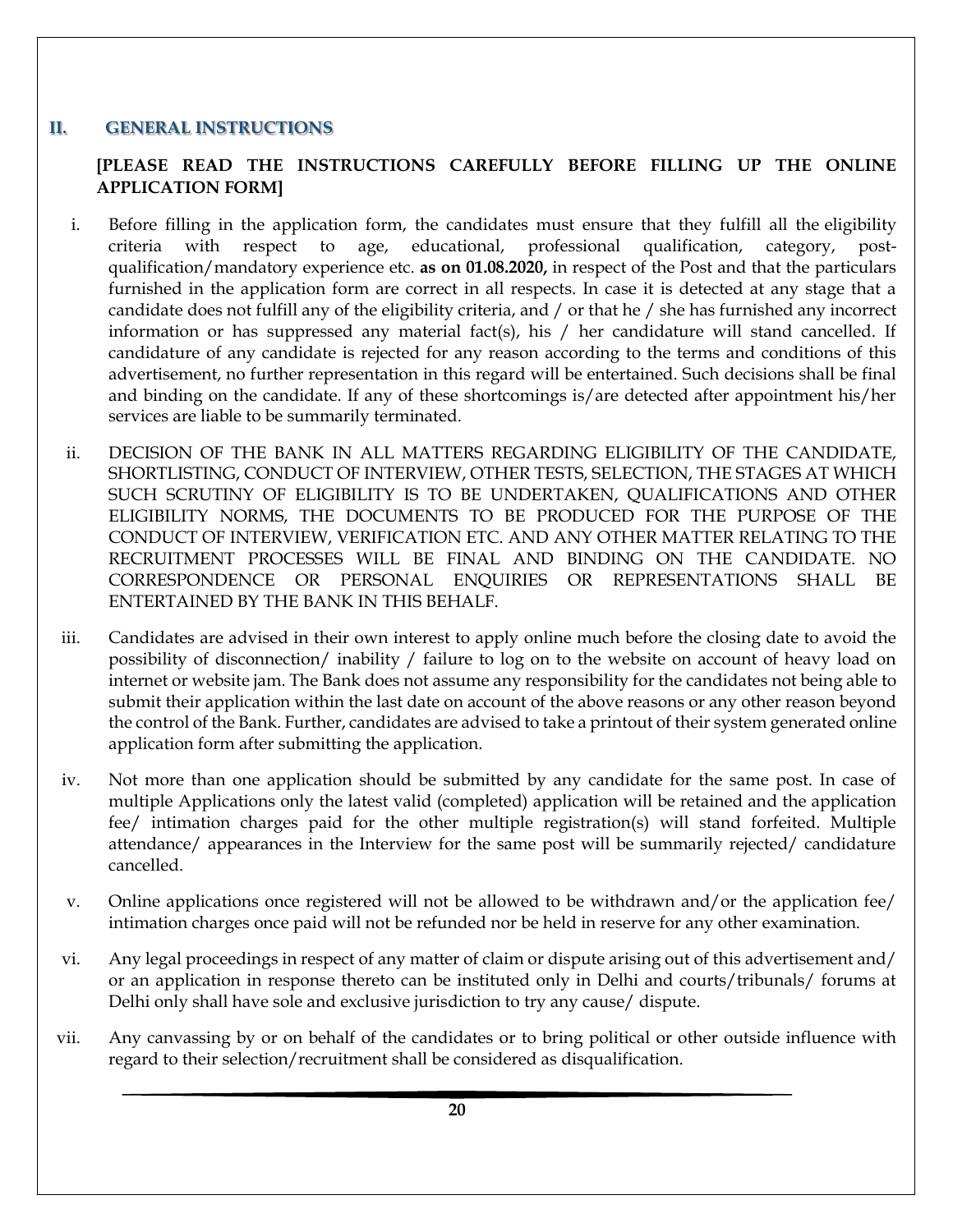- viii. Bank reserves the right to cancel the recruitment process entirely at any stage.
- ix. Any request for change of address, details mentioned in the online application form will not be entertained. Also any request for change of date, time and venue of Interview will not be entertained.
- x. In case any dispute arises on account of interpretation of clauses in any version of this advertisement other than English, the English version available on NHB website shall prevail.
- xi. A candidate should ensure that the signatures appended by him/her in all the places viz. in his/her online application, e-Call Letter, attendance sheet etc. and in all correspondence with the Bank in future should be identical and there should be no variation of any kind. Signature in CAPITAL LETTERS will not be acceptable.
- xii. A recent, recognizable photograph  $(4.5 \text{ cm} \times 3.5 \text{ cm})$  should be uploaded by the candidate in the online application form and the candidate should ensure that copies of the same are retained for use at various stages of the process. Candidates are also advised not to change their appearance till the recruitment process is completed. Failure to produce the same photograph at various stages of the process or doubt about identity at any stage could lead to disqualification.
- xiii. The left/right thumb impression which is scanned and uploaded should not be smudged.
- xiv. The hand written declaration has to be in the candidate's hand writing and in English only. If it is written by anybody else and uploaded or in any other language, the application will be considered as invalid.
- xv. Eligible outstation candidates attending the Interview shall be reimbursed cost of travelling by AC-II tier (Mail/Express only) to and fro for the shortest route or actual expenses incurred (whichever is lower) on production of evidence of travel. Request for local conveyance will not be entertained. A candidate, if found ineligible for the post will not be permitted to appear for the interview and will not be reimbursed any travel fare.
- xvi. At the time of interview, candidate shall provide details regarding criminal case(s), vigilance cases(s) pending against him/her, if any. If required, the Bank will also conduct independent verification, inter alia, including verification of police records etc. The Bank reserves the right to deny the selection/appointment depending upon such disclosures and/or independent verification.
- xvii. NHB shall not be responsible for any application made/ wrong information provided by an unauthorized person / institution. Candidates are advised not to share/ mention their application details with/to anyone.
- xviii. Appointment of provisionally selected candidates is subject to his/her being declared medically fit by the Bank's Medical Officer. However, the confirmation in the Bank's service shall be subject to submission of satisfactory report about his / her character and antecedents by the Police Authorities, satisfactory report from his / her previous employer and referees, verification of caste / tribe/ class and disability certificate (for reserved category candidates only) and completion of all other pre-recruitment formalities to the complete satisfaction of the Bank failing which their appointments/services shall be liable for termination without assigning any reason whatsoever. Further, such appointment shall also be subject to Service and Conduct Regulations of the Bank.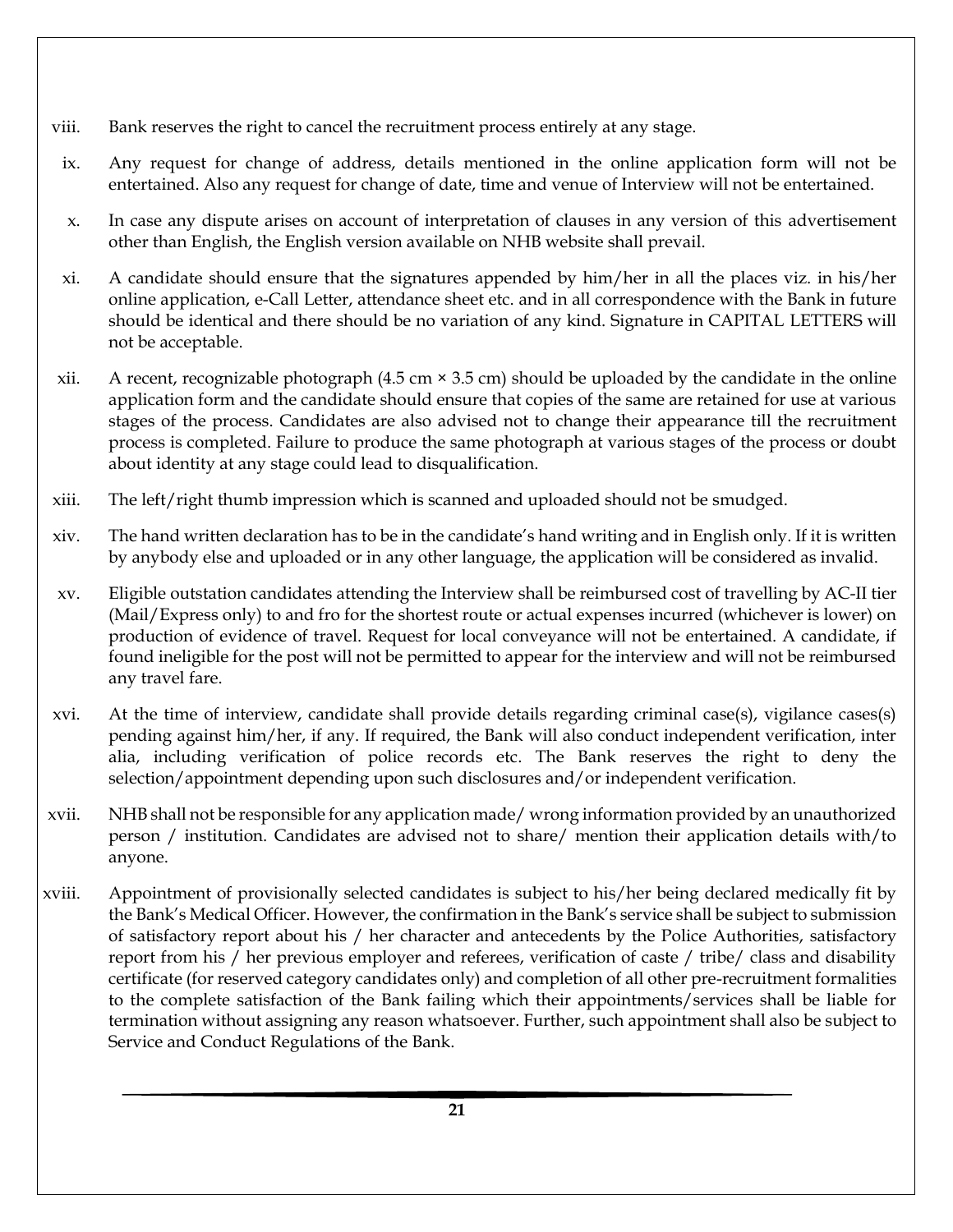- xix. At the time of joining, the recommended candidates who are serving in Government / quasi– Government / Statutory Bodies/ Regulatory Bodies / Public Sector Undertakings (PSU) (including Nationalised Banks and Financial Institutions) are required to bring proper discharge/relieving certificates in original from their respective employer.
- xx. NHB reserves the right to change (cancel/modify/add/raise) any of the eligibility criteria, method of selection etc. The Bank may at its discretion hold re-Interview, wherever necessary in respect of specific candidates(s) and/or all candidates. The Bank reserves the right to reject any application/candidature at any stage or cancel the conduct of interview without assigning any reason.
- xxi. Intimations will be sent by email and/ or SMS only to the email ID and mobile number registered in the online application form for the Post. Candidates are advised to keep their e-mail ID alive for receiving communication viz. call letters, Interview date advices etc.
- xxii. The Bank takes no responsibility for any delay in receipt or loss of any communication. The Bank shall not be held responsible if the information/ intimations do not reach candidates in case of change in the mobile number, email address, technical fault or otherwise, beyond the control of NHB and candidates are advised to keep a close watch on the official website of NH[B www.nhb.org.in](http://www.nhb.org.in/) for latest updates.
- xxiii. If at a later stage of selection process or appointment, the handwriting on the handwritten declaration of the candidate is found to be dissimilar / different, as per hand writing expert analysis, his/her candidature/appointment will be cancelled/terminated.

#### xxiv. **Action Against Candidates Found Guilty of Misconduct/ Use of Unfair Means.**

Candidates are advised in their own interest that they should not furnish any particulars that are false, tampered with or fabricated and should not suppress any material information while submitting online application.

At the time of Interview or in a subsequent selection procedure, if a candidate is (or has been ) found guilty of –

- (i) using unfair means or
- (ii) obtaining support for his candidature by means of offering illegal gratification to or applying pressure on or blackmailing or threatening to blackmail any person connected with recruitment or
- (iii) impersonating or procuring impersonation by any person or
- (iv) misbehaving in the Interview or taking away documents from the venue or
- (v) resorting to any irregular or improper means in connection with his/ her candidature or
- (vi) obtaining support for his/ her candidature by unfair means, or
- (vii) carrying mobile phones or similar electronic devices of communication at the interview hall such a candidate may, in addition to rendering himself/ herself liable to criminal prosecution, be liable:
	- (a) to be disqualified from the Interview/selection process for which he/ she is acandidate
	- (b) to be debarred either permanently or for a specified period from any examination conducted by NHB/IBPS
	- (c) for termination of service, if he/ she has already joined the Bank service.